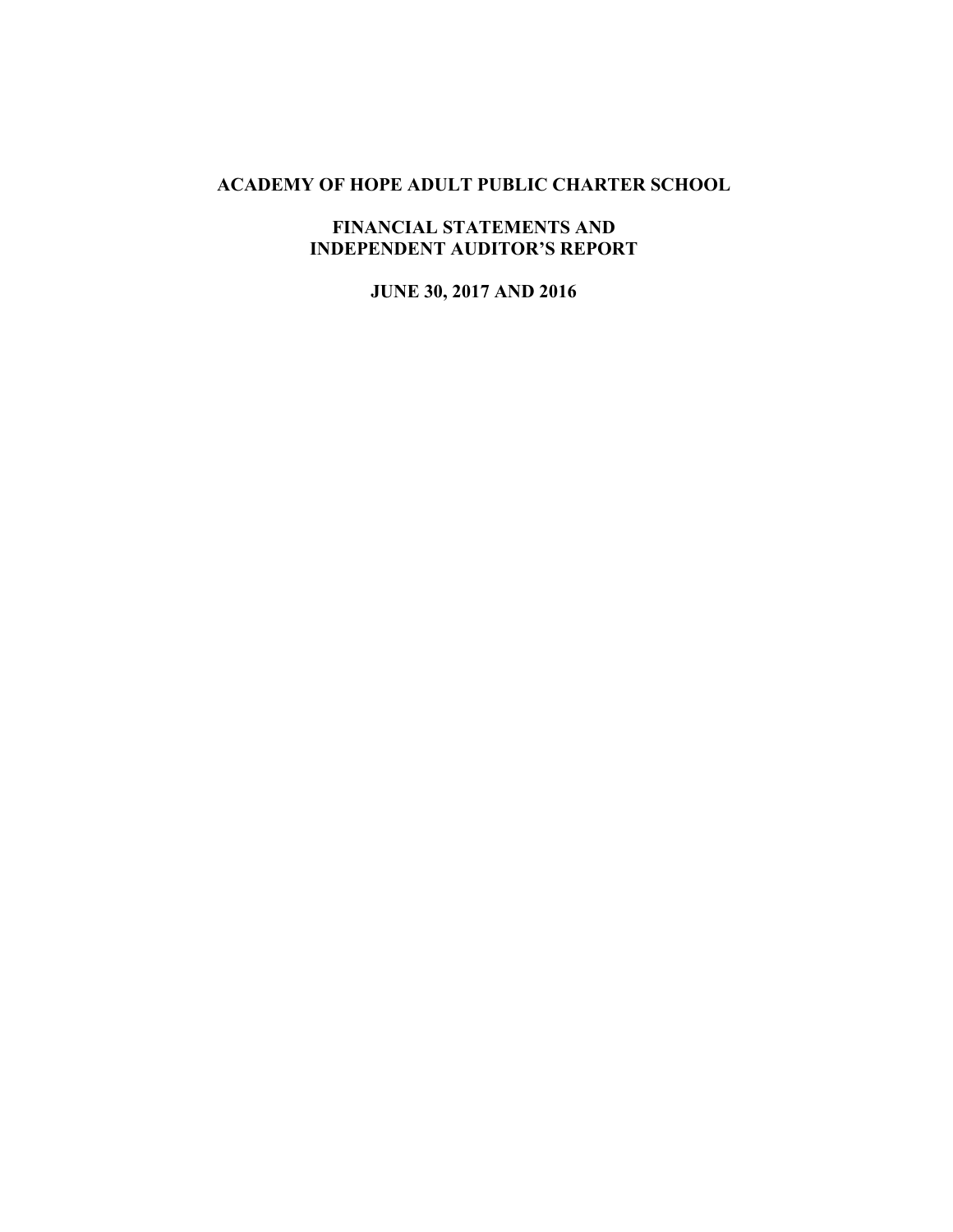### **TABLE OF CONTENTS**

|                                                            | Page No.       |
|------------------------------------------------------------|----------------|
| <b>INDEPENDENT AUDITOR'S REPORT</b>                        | $1 - 2$        |
| <b>FINANCIAL STATEMENTS:</b>                               |                |
| <b>Statements of Financial Position</b>                    | 3              |
| Statement of Activities, Year Ended June 30, 2017          | $\overline{4}$ |
| Statement of Activities, Year Ended June 30, 2016          | 5              |
| Statement of Functional Expenses, Year Ended June 30, 2017 | 6              |
| Statement of Functional Expenses, Year Ended June 30, 2016 | $\tau$         |
| <b>Statements of Cash Flows</b>                            | 8              |
| Notes to the Financial Statements                          | $9 - 18$       |
|                                                            |                |

**Independent Auditor's Report on Internal Control over Financial Reporting and on Compliance and Other Matters Based on an Audit of Financial Statements Performed In Accordance with** *Government Auditing Standards* **19 - 20**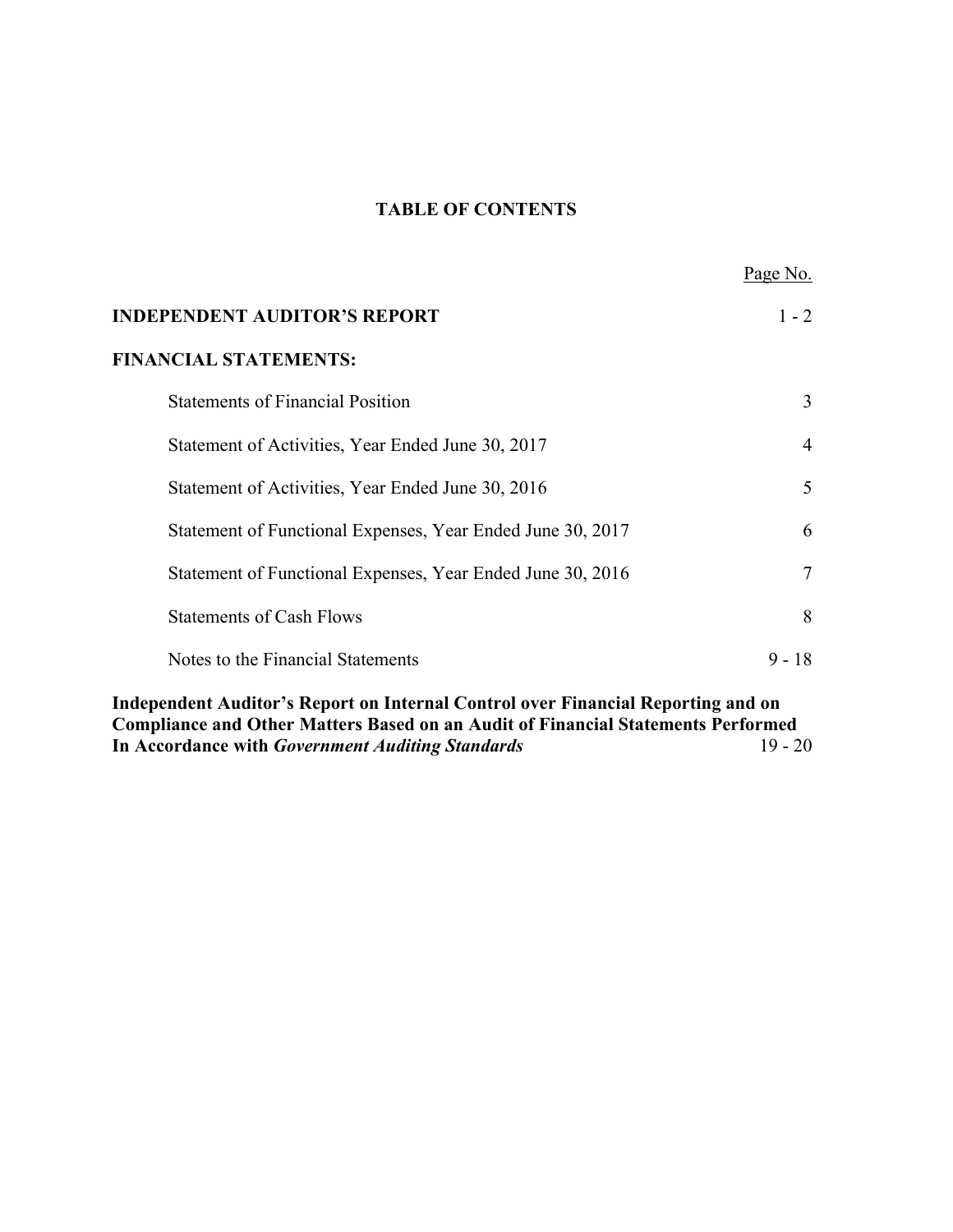

1730 Rhode Island Avenue, NW Suite 800 Washington, DC 20036 (202) 296-3306 Fax: (202) 296-0059

Independent Auditor's Report

To the Board of Trustees Academy of Hope Adult Public Charter School Washington, DC

### **Report on the Financial Statements**

We have audited the accompanying financial statements of Academy of Hope Adult Public Charter School, a non-profit organization, which comprise the statements of financial position as of June 30, 2017 and 2016, and the related statements of activities, functional expenses, and cash flows for the years then ended, and the related notes to the financial statements.

#### *Management's Responsibility for the Financial Statements*

Management is responsible for the preparation and fair presentation of these financial statements in accordance with accounting principles generally accepted in the United States of America; this includes the design, implementation, and maintenance of internal control relevant to the preparation and fair presentation of financial statements that are free from material misstatement, whether due to fraud or error.

#### *Auditor's Responsibility*

Our responsibility is to express an opinion on these financial statements based on our audits. We conducted our audits in accordance with auditing standards generally accepted in the United States of America and the standards applicable to financial audits contained in *Government Auditing Standards*, issued by the Comptroller General of the United States. Those standards require that we plan and perform the audit to obtain reasonable assurance about whether the financial statements are free from material misstatement.

An audit involves performing procedures to obtain audit evidence about the amounts and disclosures in the financial statements. The procedures selected depend on the auditor's judgment, including the assessment of risks of material misstatement of the financial statements, whether due to fraud or error. In making those risk assessments, the auditor considers internal control relevant to the entity's preparation and fair presentation of the financial statements in order to design audit procedures that are appropriate in the circumstances, but not for the purpose of expressing an opinion on the effectiveness of the entity's internal control. Accordingly, we express no such opinion. An audit also includes evaluating the appropriateness of accounting policies used and the reasonableness of significant accounting estimates made by management, as well as evaluating the overall presentation of the financial statements.

We believe that the audit evidence we have obtained is sufficient and appropriate to provide a basis for our audit opinion.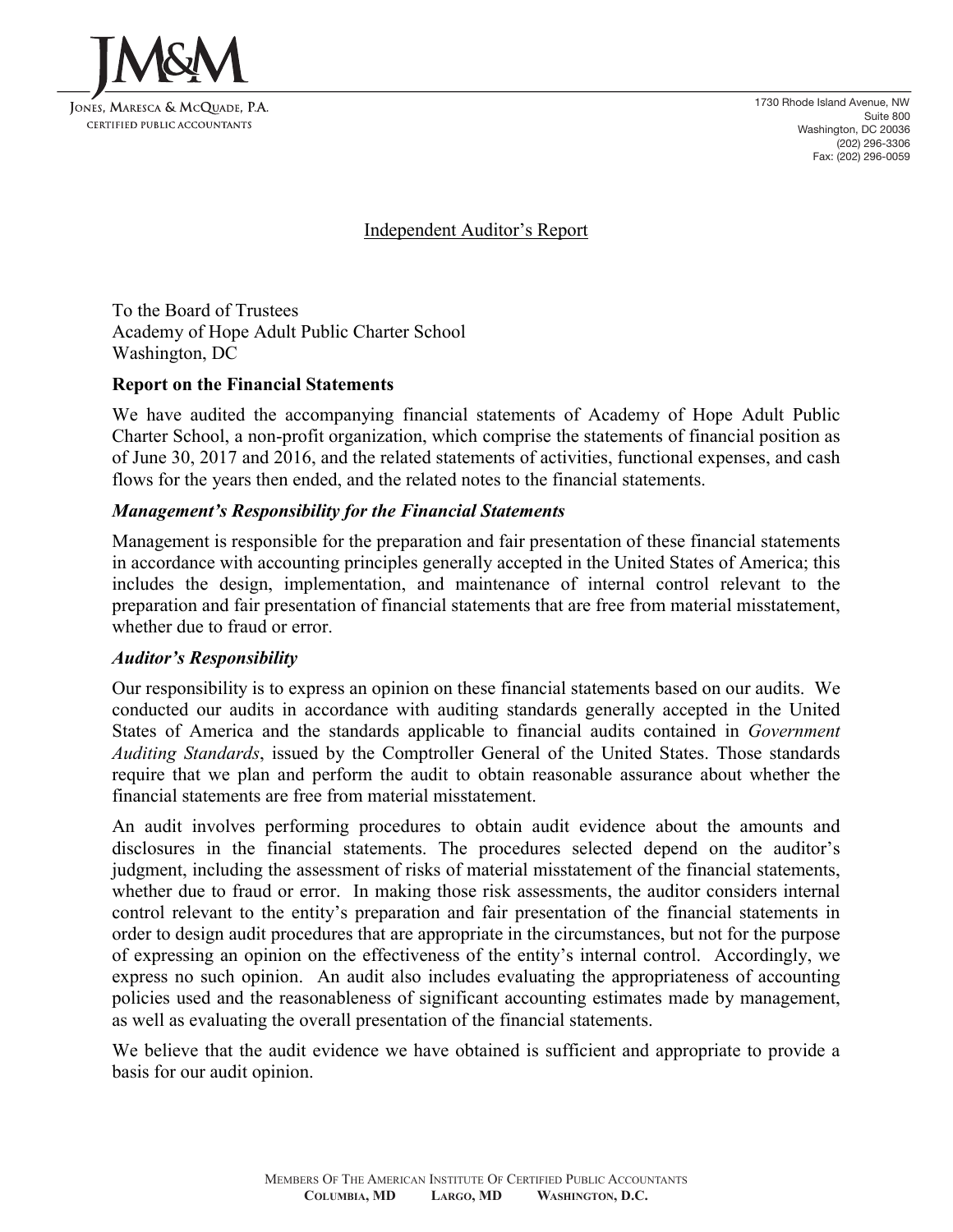Academy of Hope Adult Public Charter School Independent Auditor's Report Page Two

# *Opinion*

In our opinion, the financial statements referred to above present fairly, in all material respects, the financial position of Academy of Hope Adult Public Charter School as of June 30, 2017 and 2016, and the changes in its net assets and its cash flows for the years then ended in accordance with accounting principles generally accepted in the United States of America.

## **Other Reporting Required by** *Government Auditing Standards*

In accordance with *Government Auditing Standards*, we have also issued our report dated November 18, 2017, on our consideration of Academy of Hope Adult Public Charter School's internal control over financial reporting and on our tests of its compliance with certain provisions of laws, regulations, contracts, and grant agreements and other matters. The purpose of that report is to describe the scope of our testing of internal control over financial reporting and compliance and the results of that testing, and not to provide an opinion on the effectiveness of Academy of Hope Adult Public Charter School's internal control over financial reporting or on compliance. That report is an integral part of an audit performed in accordance with *Government Auditing Standards* in considering Academy of Hope Adult Public Charter School's internal control over financial reporting and compliance.

Jam Marie & Ma Quade PA

Washington, DC November 18, 2017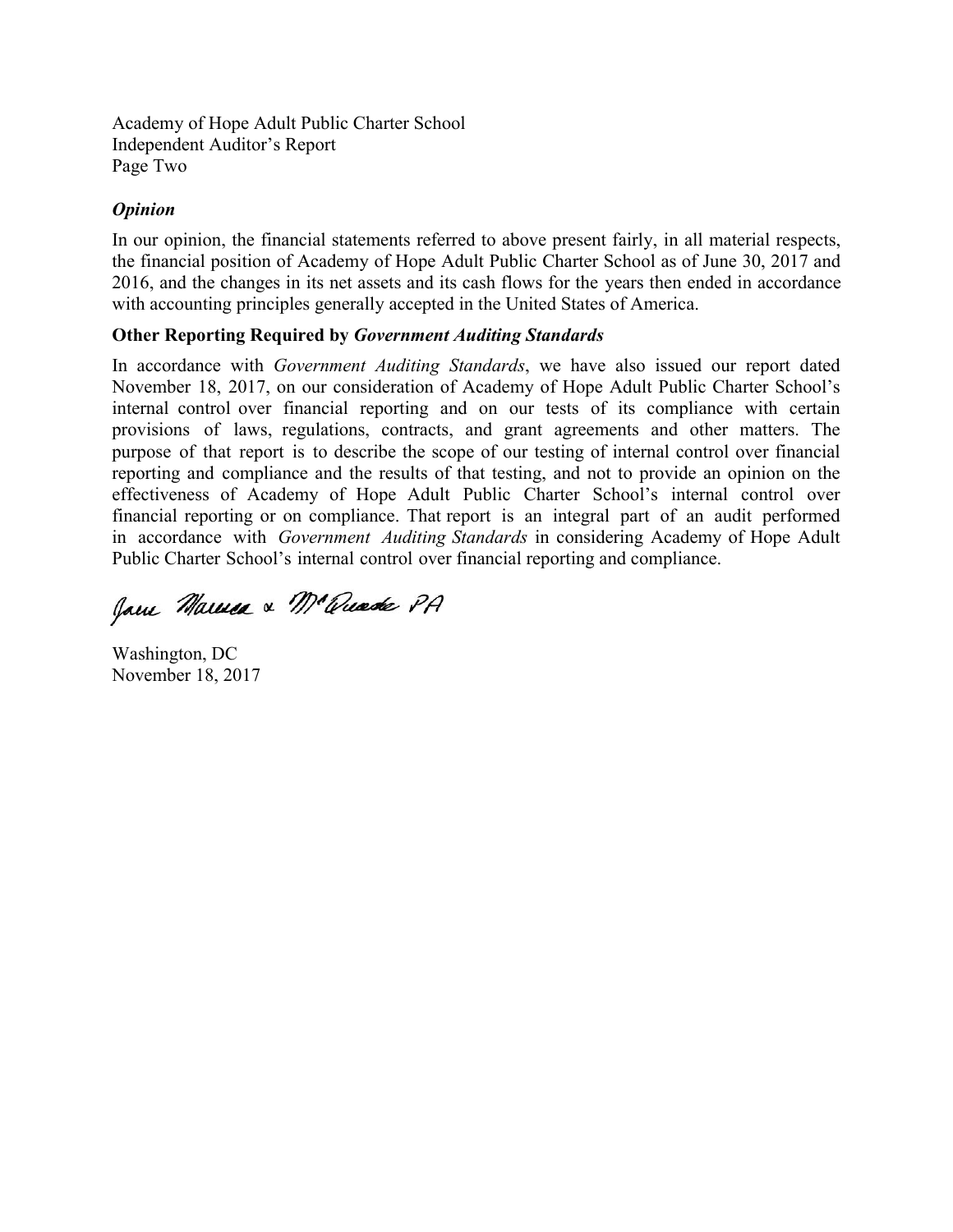### **ACADEMY OF HOPE ADULT PUBLIC CHARTER SCHOOL STATEMENTS OF FINANCIAL POSITION JUNE 30, 2017 AND 2016**

|                                 |               | 2017 |           | 2016 |           |
|---------------------------------|---------------|------|-----------|------|-----------|
|                                 | <b>ASSETS</b> |      |           |      |           |
| <b>CURRENT ASSETS</b>           |               |      |           |      |           |
| Cash and cash equivalents       |               | \$   | 829,119   | \$   | 961,184   |
| Accounts receivable             |               |      | 39,752    |      | 17,463    |
| Grants receivable               |               |      | 201,445   |      | 123,450   |
| Prepaid expenses                |               |      | 25,493    |      | 15,091    |
| <b>Total Current Assets</b>     |               |      | 1,095,809 |      | 1,117,188 |
| <b>NON-CURRENT ASSETS</b>       |               |      |           |      |           |
| Property and equipment, net     |               |      | 5,204,078 |      | 5,179,788 |
| Deposits                        |               |      | 14,002    |      | 92,622    |
| <b>Total Non-Current Assets</b> |               |      | 5,218,080 |      | 5,272,410 |
| <b>TOTAL ASSETS</b>             |               | S    | 6,313,889 |      | 6,389,598 |
|                                 |               |      |           |      |           |

# **LIABILITIES AND NET ASSETS**

| <b>CURRENT LIABILITIES</b>                       |              |           |    |           |
|--------------------------------------------------|--------------|-----------|----|-----------|
| Accounts payable                                 | $\mathbb{S}$ | 228,773   | \$ | 364,025   |
| Accrued expenses                                 |              | 170,373   |    | 207,449   |
| Deferred revenue                                 |              | 608       |    |           |
| Deposits                                         |              | 2,260     |    |           |
| Line of credit                                   |              | 132,495   |    | 174,663   |
| Capital lease obligation, current portion        |              | 7,190     |    | 8,642     |
| Note payable, current portion                    |              | 104,430   |    | 43,435    |
| <b>Total Current Liabilities</b>                 |              | 646,129   |    | 798,214   |
| <b>LONG-TERM LIABILITIES</b>                     |              |           |    |           |
| Capital lease obligation, net of current portion |              | 17,265    |    | 23,248    |
| Note payable, net                                |              | 3,875,438 |    | 3,975,822 |
| Total Long-Term Liabilities                      |              | 3,892,703 |    | 3,999,070 |
| <b>Total Liabilities</b>                         |              | 4,538,832 |    | 4,797,284 |
| <b>NET ASSETS</b>                                |              |           |    |           |
| Unrestricted                                     |              | 1,553,557 |    | 1,511,314 |
| Temporarily restricted                           |              | 221,500   |    | 81,000    |
| <b>Total Net Assets</b>                          |              | 1,775,057 |    | 1,592,314 |
| <b>TOTAL LIABILITIES AND NET ASSETS</b>          | \$           | 6,313,889 | S  | 6,389,598 |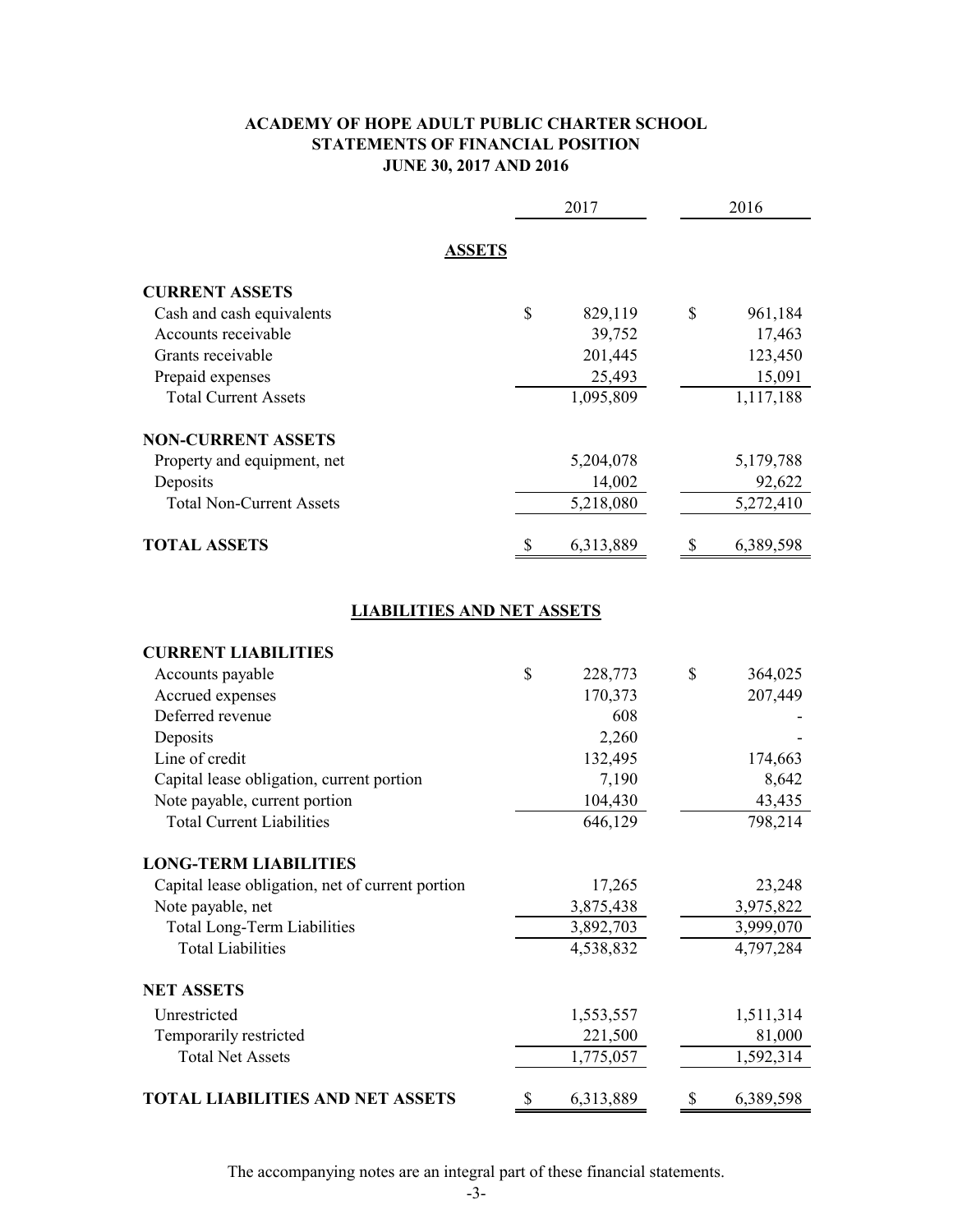# **ACADEMY OF HOPE ADULT PUBLIC CHARTER SCHOOL STATEMENT OF ACTIVITIES YEAR ENDED JUNE 30, 2017**

|                                       |              |              |               | Temporarily |                 |
|---------------------------------------|--------------|--------------|---------------|-------------|-----------------|
|                                       |              | Unrestricted |               | Restricted  | Total           |
| <b>REVENUE AND SUPPORT</b>            |              |              |               |             |                 |
| Per pupil appropriations              | $\mathbb{S}$ | 3,253,211    | $\mathcal{S}$ |             | \$<br>3,253,211 |
| Per pupil facility allowance          |              | 1,171,500    |               |             | 1,171,500       |
| Federal and local government grants   |              | 298,729      |               |             | 298,729         |
| Contributions and other grants        |              | 555,932      |               | 508,500     | 1,064,432       |
| Rental income                         |              | 10,785       |               |             | 10,785          |
| Interest                              |              | 2,718        |               |             | 2,718           |
| Loss on disposal of property and      |              |              |               |             |                 |
| equipment                             |              | (2,358)      |               |             | (2,358)         |
| Program and other income              |              | 51,719       |               |             | 51,719          |
| Net assets released from restrictions |              | 368,000      |               | (368,000)   |                 |
| <b>Total Revenue and Support</b>      |              | 5,710,236    |               | 140,500     | 5,850,736       |
| <b>EXPENSES</b>                       |              |              |               |             |                 |
| <b>Educational services</b>           |              | 4,549,158    |               |             | 4,549,158       |
| Support services:                     |              |              |               |             |                 |
| Management and general                |              | 822,563      |               |             | 822,563         |
| Fundraising                           |              | 296,272      |               |             | 296,272         |
| <b>Total Support Services</b>         |              | 1,118,835    |               |             | 1,118,835       |
| <b>Total Expenses</b>                 |              | 5,667,993    |               |             | 5,667,993       |
| <b>CHANGE IN NET ASSETS</b>           |              | 42,243       |               | 140,500     | 182,743         |
| NET ASSETS, beginning of year         |              | 1,511,314    |               | 81,000      | 1,592,314       |
| NET ASSETS, end of year               | \$           | 1,553,557    | \$            | 221,500     | \$<br>1,775,057 |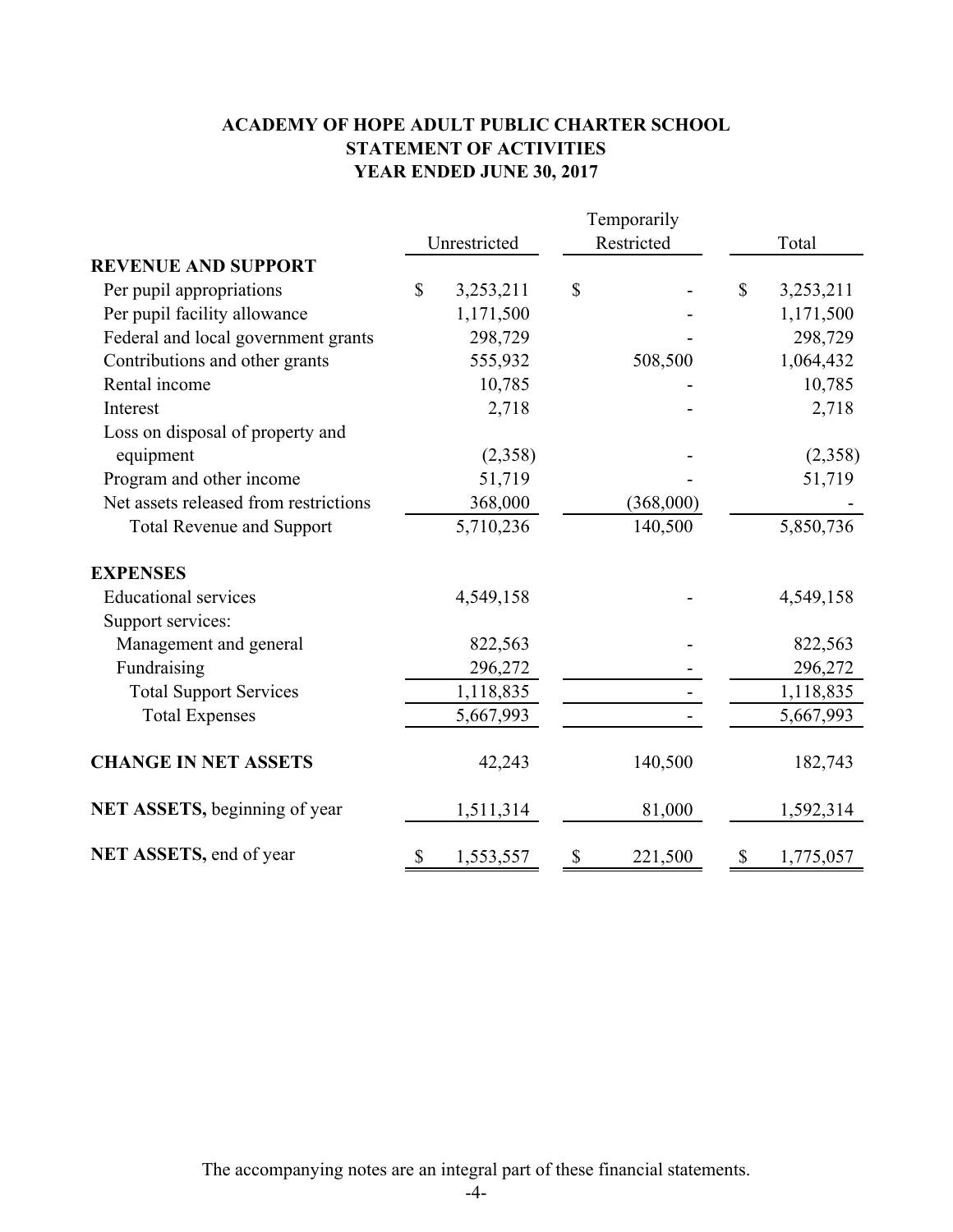# **ACADEMY OF HOPE ADULT PUBLIC CHARTER SCHOOL STATEMENT OF ACTIVITIES YEAR ENDED JUNE 30, 2016**

|                                       | Temporarily  |           |              |            |              |           |
|---------------------------------------|--------------|-----------|--------------|------------|--------------|-----------|
|                                       | Unrestricted |           |              | Restricted | Total        |           |
| <b>REVENUE AND SUPPORT</b>            |              |           |              |            |              |           |
| Per pupil appropriations              | $\mathbf S$  | 2,870,719 | $\mathbb{S}$ |            | $\mathbb{S}$ | 2,870,719 |
| Per pupil facility allowance          |              | 1,043,416 |              |            |              | 1,043,416 |
| Federal and local government grants   |              | 352,484   |              |            |              | 352,484   |
| Contributions and other grants        |              | 482,724   |              | 181,500    |              | 664,224   |
| In-kind contributions                 |              | 2,000     |              |            |              | 2,000     |
| Interest                              |              | 5,292     |              |            |              | 5,292     |
| Program and other income              |              | 43,377    |              |            |              | 43,377    |
| Net assets released from restrictions |              | 456,048   |              | (456, 048) |              |           |
| <b>Total Revenue and Support</b>      |              | 5,256,060 |              | (274, 548) |              | 4,981,512 |
| <b>EXPENSES</b>                       |              |           |              |            |              |           |
| <b>Educational services</b>           |              | 3,833,245 |              |            |              | 3,833,245 |
| Support services:                     |              |           |              |            |              |           |
| Management and general                |              | 516,967   |              |            |              | 516,967   |
| Fundraising                           |              | 339,291   |              |            |              | 339,291   |
| <b>Total Support Services</b>         |              | 856,258   |              |            |              | 856,258   |
| <b>Total Expenses</b>                 |              | 4,689,503 |              |            |              | 4,689,503 |
| <b>CHANGE IN NET ASSETS</b>           |              | 566,557   |              | (274, 548) |              | 292,009   |
| NET ASSETS, beginning of year         |              | 944,757   |              | 355,548    |              | 1,300,305 |
| NET ASSETS, end of year               | \$           | 1,511,314 | \$           | 81,000     | \$           | 1,592,314 |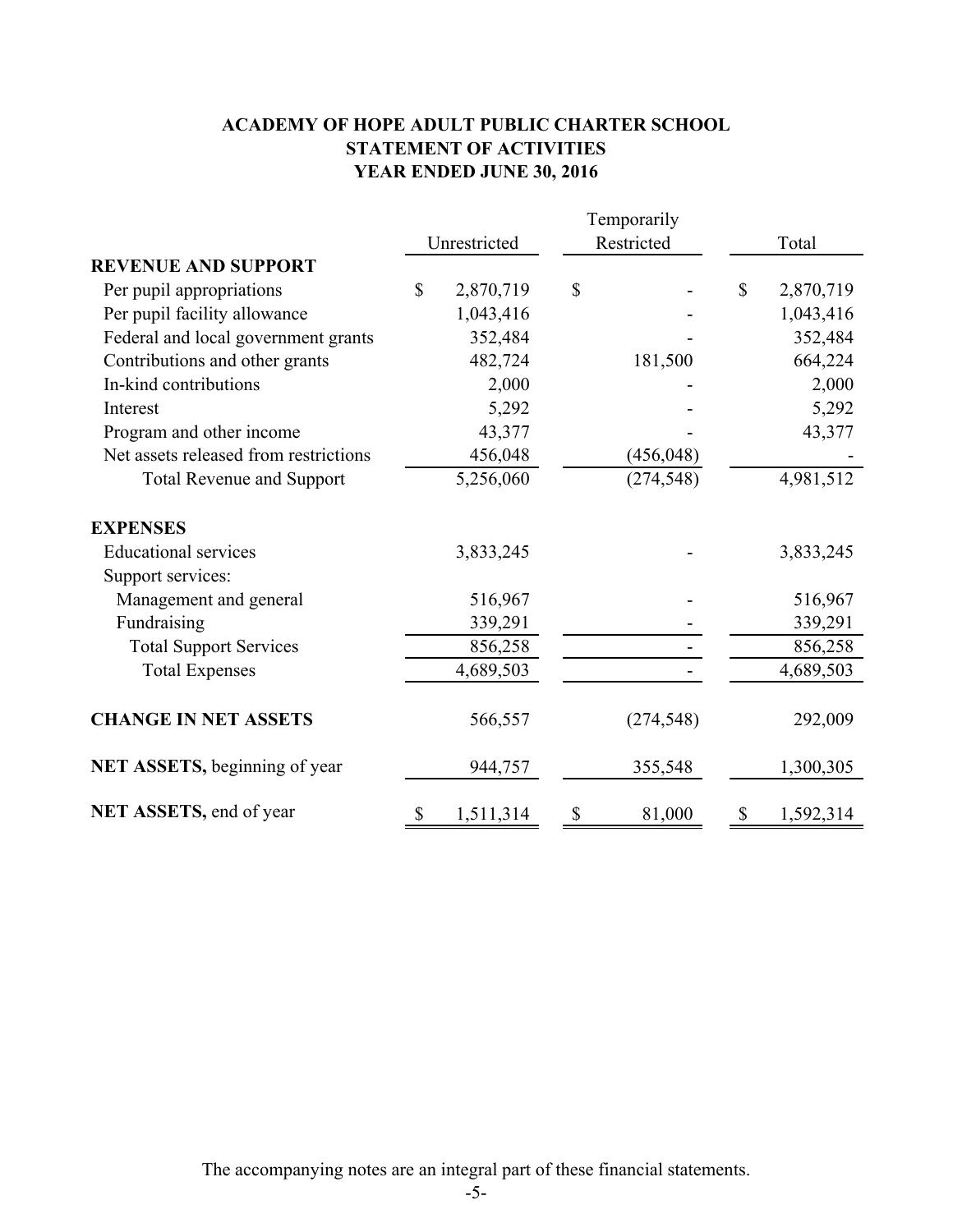#### **ACADEMY OF HOPE ADULT PUBLIC CHARTER SCHOOL STATEMENT OF FUNCTIONAL EXPENSES YEAR ENDED JUNE 30, 2017**

|                                         | <b>Support Services</b> |                 |             |         |                    |         |                 |           |
|-----------------------------------------|-------------------------|-----------------|-------------|---------|--------------------|---------|-----------------|-----------|
|                                         | <b>Educational</b>      |                 | Management  |         |                    |         | <b>Total</b>    |           |
|                                         |                         | <b>Services</b> | and General |         | <b>Fundraising</b> |         | <b>Expenses</b> |           |
| <b>Personnel Costs</b>                  |                         |                 |             |         |                    |         |                 |           |
| <b>Salaries</b>                         | \$                      | 2,190,621       | \$          | 504,314 | \$                 | 48,950  | \$              | 2,743,885 |
| Payroll taxes                           |                         | 176,139         |             | 34,880  |                    | 3,498   |                 | 214,517   |
| Employee benefits                       |                         | 322,843         |             | 57,377  |                    | 9,892   |                 | 390,112   |
| <b>Total Personnel Costs</b>            |                         | 2,689,603       |             | 596,571 |                    | 62,340  |                 | 3,348,514 |
|                                         |                         |                 |             |         |                    |         |                 |           |
| <b>Direct Student Costs</b>             |                         |                 |             |         |                    |         |                 |           |
| Recruitment                             |                         | 10,092          |             |         |                    |         |                 | 10,092    |
| Assessment materials/program evaluation |                         | 8,265           |             |         |                    |         |                 | 8,265     |
| Student assistance                      |                         | 40,577          |             |         |                    |         |                 | 40,577    |
| Contracted instruction fees             |                         | 504,934         |             |         |                    |         |                 | 504,934   |
| Educational supplies and textbooks      |                         | 30,737          |             |         |                    |         |                 | 30,737    |
| Food                                    |                         | 13,890          |             |         |                    |         |                 | 13,890    |
| Miscellaneous                           |                         | 6,123           |             |         |                    |         |                 | 6,123     |
| <b>Total Direct Student Costs</b>       |                         | 614,618         |             |         |                    |         |                 | 614,618   |
| Occupancy                               |                         |                 |             |         |                    |         |                 |           |
| Rent                                    |                         | 237,144         |             | 44,955  |                    | 4,545   |                 | 286,644   |
| Contracted building services            |                         | 120,816         |             | 22,904  |                    | 2,315   |                 | 146,035   |
| Depreciation and amortization           |                         | 235,263         |             | 43,605  |                    | 4,509   |                 | 283,377   |
| Maintenance and repairs                 |                         | 51,143          |             | 9,695   |                    | 980     |                 | 61,818    |
| Interest                                |                         | 120,741         |             | 22,649  |                    | 2,314   |                 | 145,704   |
| <b>Utilities</b>                        |                         | 91,947          |             | 17,431  |                    | 1,762   |                 | 111,140   |
| <b>Total Occupancy Expense</b>          |                         | 857,054         |             | 161,239 |                    | 16,425  |                 | 1,034,718 |
| <b>Office Expense</b>                   |                         |                 |             |         |                    |         |                 |           |
| Dues, subscriptions, and fees           |                         | 29,509          |             | 1,134   |                    | 2,143   |                 | 32,786    |
| Office equipment rental and maintenance |                         | 15,878          |             | 3,652   |                    | 300     |                 | 19,830    |
| Supplies and materials                  |                         | 45,865          |             | 5,880   |                    | 1,610   |                 | 53,355    |
| Printing and postage                    |                         | 3,356           |             | 418     |                    | 6,254   |                 | 10,028    |
| Telephone/communication                 |                         | 34,411          |             | 6,400   |                    | 647     |                 | 41,458    |
| <b>Total Office Expense</b>             |                         | 129,019         |             | 17,484  |                    | 10,954  |                 | 157,457   |
| <b>General Expenses</b>                 |                         |                 |             |         |                    |         |                 |           |
| Authorizer fee                          |                         | 38,661          |             | 7,328   |                    | 741     |                 | 46,730    |
| Fundraising contract staff              |                         |                 |             |         |                    | 174,841 |                 | 174,841   |
| Professional fees                       |                         | 200,782         |             | 36,198  |                    | 30,594  |                 | 267,574   |
| Insurance                               |                         | 11,598          |             | 2,198   |                    | 222     |                 | 14,018    |
| Recruiting                              |                         | 6,320           |             | 1,291   |                    |         |                 | 7,611     |
| Miscellaneous                           |                         |                 |             | 254     |                    | 155     |                 |           |
| <b>Total General Expenses</b>           |                         | 1,503           |             |         |                    |         |                 | 1,912     |
|                                         |                         | 258,864         |             | 47,269  |                    | 206,553 |                 | 512,686   |
| <b>Total Expenses</b>                   | $\$$                    | 4,549,158       | \$          | 822,563 | $\mathbb S$        | 296,272 | \$              | 5,667,993 |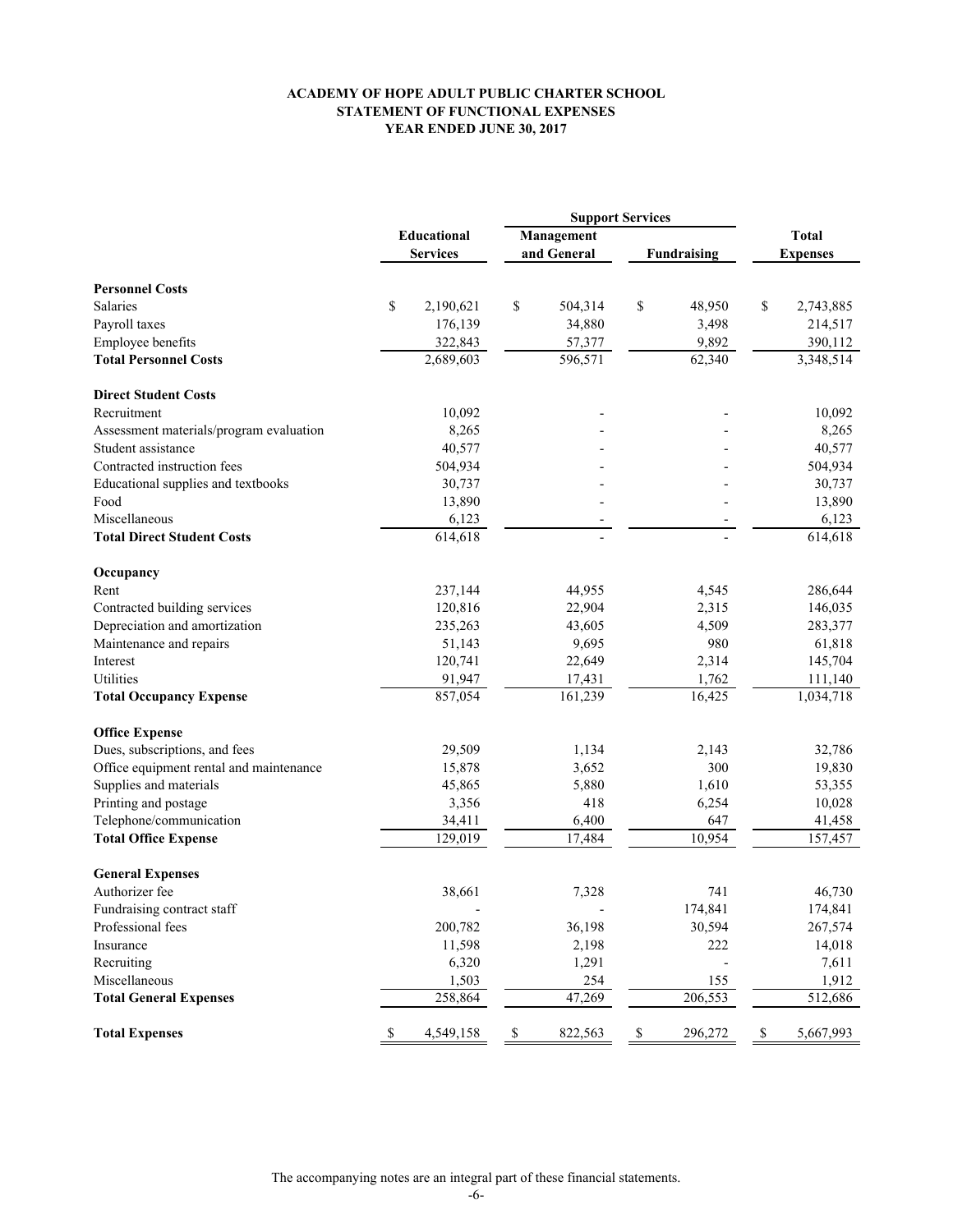#### **ACADEMY OF HOPE ADULT PUBLIC CHARTER SCHOOL STATEMENT OF FUNCTIONAL EXPENSES YEAR ENDED JUNE 30, 2016**

|                                         | Educational     | Management    | <b>Support Services</b>  | <b>Total</b>    |
|-----------------------------------------|-----------------|---------------|--------------------------|-----------------|
|                                         | <b>Services</b> | and General   | Fundraising              | <b>Expenses</b> |
|                                         |                 |               |                          |                 |
| <b>Personnel Costs</b>                  |                 |               |                          |                 |
| <b>Salaries</b>                         | \$<br>2,050,558 | \$<br>274,794 | \$<br>68,657             | \$<br>2,394,009 |
| Payroll taxes                           | 143,304         | 30,061        | 4,700                    | 178,065         |
| Employee benefits                       | 272,927         | 52,043        | 8,391                    | 333,361         |
| <b>Total Personnel Costs</b>            | 2,466,789       | 356,898       | 81,748                   | 2,905,435       |
| <b>Direct Student Costs</b>             |                 |               |                          |                 |
| Recruitment                             | 186             |               |                          | 186             |
| Assessment materials/program evaluation | 19,457          |               |                          | 19,457          |
| Student assistance                      | 32,122          |               |                          | 32,122          |
| Educational supplies and textbooks      | 37,656          | 6,525         |                          | 44,181          |
| Food                                    | 8,199           | 958           |                          | 9,157           |
| Miscellaneous                           | 1,818           |               | $\overline{\phantom{0}}$ | 1,818           |
| <b>Total Direct Student Costs</b>       | 99,438          | 7,483         |                          | 106,921         |
| Occupancy                               |                 |               |                          |                 |
| Rent                                    | 327,122         | 54,374        | 4,712                    | 386,208         |
| Depreciation and amortization           | 186,281         | 14,370        | 5,707                    | 206,358         |
| Maintenance and repairs                 |                 | 6,485         |                          | 6,485           |
| Interest                                | 29,052          | 3,828         | 885                      | 33,765          |
| Utilities                               | 11,612          | 1,550         | 355                      | 13,517          |
| Janitorial                              |                 | 802           |                          | 802             |
| <b>Total Occupancy Expense</b>          | 554,067         | 81,409        | 11,659                   | 647,135         |
| <b>Office Expenses</b>                  |                 |               |                          |                 |
| Dues, subscriptions, and fees           | 26,037          | 13,062        | 1,413                    | 40,512          |
| Office equipment rental and maintenance | 9,978           | 2,196         | 286                      | 12,460          |
| Supplies and materials                  | 34,907          | 11,545        | 488                      | 46,940          |
| Printing and postage                    |                 | 2,339         | 6,705                    | 9,044           |
| Telephone/communication                 | 102,255         | 9,587         | 3,092                    | 114,934         |
| <b>Total Office Expense</b>             | 173,177         | 38,729        | 11,984                   | 223,890         |
|                                         |                 |               |                          |                 |
| <b>General Expenses</b>                 |                 |               |                          |                 |
| Authorizer fee                          | 39,626          | 4,324         | 1,213                    | 45,163          |
| Contracted instruction fees             | 409,562         | 10,218        | 218,011                  | 637,791         |
| Professional fees                       | 81,893          | 16,253        | 5,045                    | 103,191         |
| Insurance                               | 6,933           | 926           | 212                      | 8,071           |
| Miscellaneous                           | 1,760           | 727           | 9,419                    | 11,906          |
| <b>Total General Expenses</b>           | 539,774         | 32,448        | 233,900                  | 806,122         |
| <b>Total Expenses</b>                   | \$<br>3,833,245 | \$<br>516,967 | \$<br>339,291            | \$<br>4,689,503 |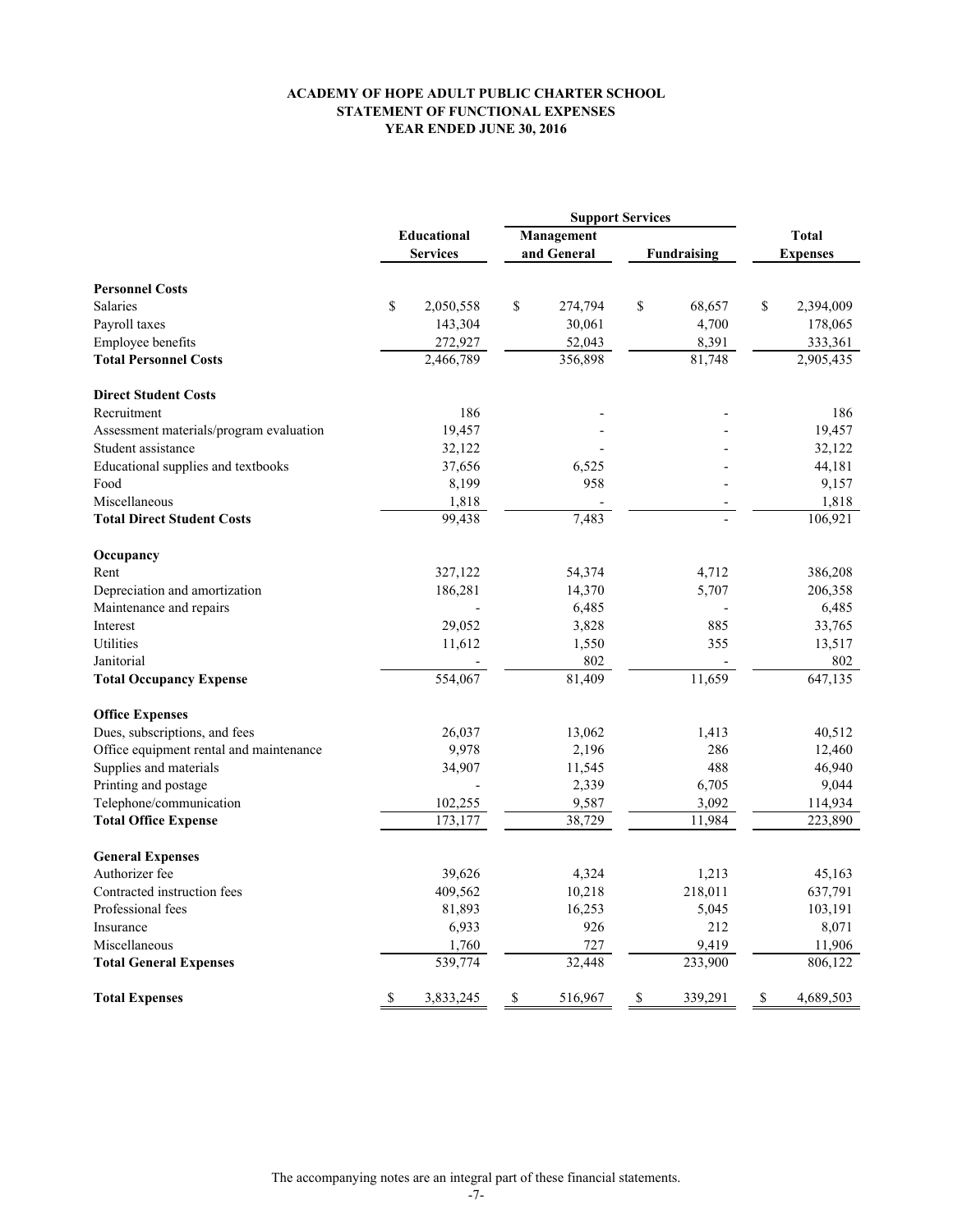#### **ACADEMY OF HOPE ADULT PUBLIC CHARTER SCHOOL STATEMENTS OF CASH FLOWS YEARS ENDED JUNE 30, 2017 AND 2016**

|                                                           |               | 2017       |              | 2016       |
|-----------------------------------------------------------|---------------|------------|--------------|------------|
| <b>CASH FLOWS FROM OPERATING ACTIVITIES</b>               |               |            |              |            |
| Change in net assets                                      | $\mathsf{\$}$ | 182,743    | \$           | 292,009    |
| Adjustments to reconcile change in net assets to net cash |               |            |              |            |
| provided by operating activities:                         |               |            |              |            |
| Depreciation and amortization expense                     |               | 283,377    |              | 206,358    |
| Amortization of debt issuance costs                       |               | 26,800     |              | 957        |
| Loss on disposal of property and equipment                |               | 2,358      |              |            |
| Decrease (increase) in operating assets:                  |               |            |              |            |
| Accounts receivable                                       |               | (22, 289)  |              | (12,800)   |
| Grants receivable                                         |               | (77, 995)  |              | 129,287    |
| Prepaid expenses                                          |               | (10, 403)  |              | 33,390     |
| Deposits                                                  |               | 78,620     |              | (78, 713)  |
| Increase (decrease) in operating liabilities:             |               |            |              |            |
| Accounts payable                                          |               | (135, 252) |              | 305,386    |
| Accrued expenses                                          |               | (37,076)   |              | 55,187     |
| Deferred revenue                                          |               | 608        |              | (3, 125)   |
| Deposits                                                  |               | 2,260      |              |            |
| Net Cash Provided by Operating Activities                 |               | 293,751    |              | 927,936    |
| <b>CASH FLOWS FROM INVESTING ACTIVITIES</b>               |               |            |              |            |
| Purchases of property and equipment                       |               | (310, 396) |              | (591,201)  |
| Net Cash Used by Investing Activities                     |               | (310, 396) |              | (591,201)  |
| <b>CASH FLOWS FROM FINANCING ACTIVITIES</b>               |               |            |              |            |
| Principal payments on note payable                        |               | (66, 189)  |              | (6, 843)   |
| Principal payments on line of credit                      |               | (42, 168)  |              |            |
| Debt issuance costs incurred                              |               |            |              | (114, 857) |
| Principal payments on capital leases                      |               | (7,063)    |              | (8,242)    |
| Net Cash Used by Financing Activities                     |               | (115, 420) |              | (129, 942) |
| <b>NET CHANGE IN CASH AND CASH</b>                        |               |            |              |            |
| <b>EQUIVALENTS</b>                                        |               | (132,065)  |              | 206,793    |
| CASH AND CASH EQUIVALENTS - beginning of year             |               | 961,184    |              | 754,391    |
| CASH AND CASH EQUIVALENTS - end of year                   |               | 829,119    | $\mathbb{S}$ | 961,184    |
| SUPPLEMENTAL INFORMATION                                  |               |            |              |            |
| Cash paid for interest                                    | \$            | 118,904    |              | 32,808     |
|                                                           |               |            |              |            |
| SUPPLEMENTAL DISCLOSURE OF NONCASH<br><b>INFORMATION</b>  |               |            |              |            |
| Acquisition of equipment under capital lease              | S             |            |              |            |
|                                                           |               |            |              |            |
| Acquisition of property and equipment by debt proceeds    |               |            |              | 4,086,114  |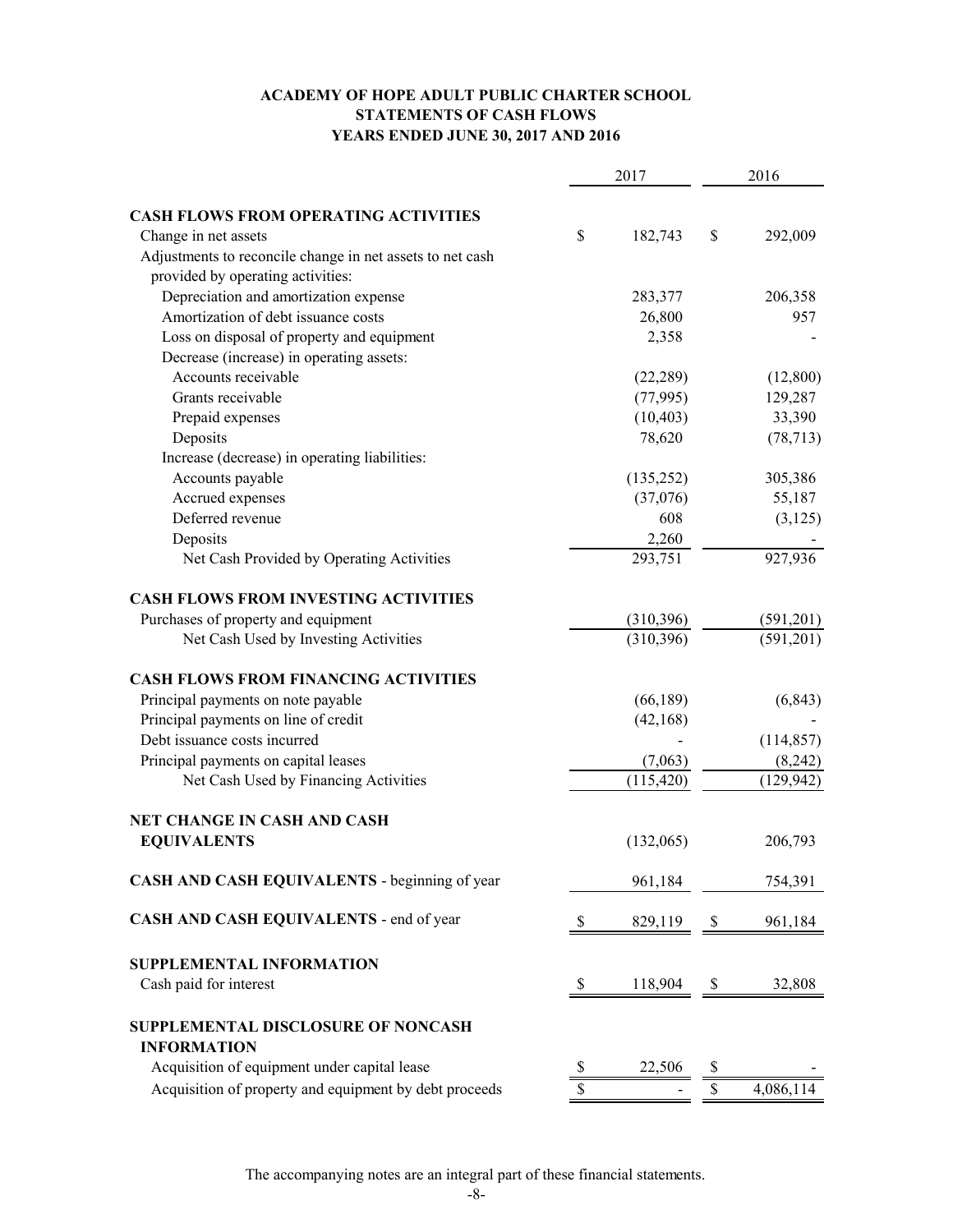# **NOTE A – NATURE OF ORGANIZATION**

Academy of Hope Adult Public Charter School ("AOH") was incorporated on May 30, 1990 as a tax-exempt, not-for-profit organization under Section 501(c)(3) of the Internal Revenue Code (the "Code"), as determined in an exemption letter dated September 12, 1991. Contributions to AOH are tax-deductible, within the limits described by the Code.

On June 24, 2014, AOH entered into a 15 year Charter School Agreement with the District of Columbia Public Charter School Board. During December 2016, the District of Columbia Public Charter School Board approved an amendment to AOH's charter to operate at two facilities.

AOH's mission it to provide high quality education and services that change lives and improve our communities. At the heart of AOH's programs are core academic classes that range from beginning literacy skills through preparation for a secondary credential (GED or National External Diploma Program) to college preparation and dual enrollment with a local college. AOH supplements these classes with computer literacy, career development and case management services. Our career development program includes career exploration, job search assistance and certifications (MOS, IC3, Food Handlers and Customer Service).

Each year AOH serves over 500 adults in the District of Columbia, 18 years old to 65 and older, who want to earn a high school credential or who need to improve their basic skills to qualify for job training or further education. AOH is supported by a combination of public charter school funding, donations and grants from foundations, corporations, individuals, government grants, and program service fees.

## **NOTE B – SUMMARY OF SIGNIFICANT ACCOUNTING POLICIES**

### Basis of Accounting

AOH's financial statements are maintained on the accrual basis of accounting. Therefore, revenues and related assets are recognized when earned, and expenses and related liabilities are recognized as obligations are incurred.

### Financial Statement Presentation

Financial statement presentation follows Financial Standards Accounting Board ("FASB") Accounting Standards Codification ("ASC") Topic *Not-for-Profit-Entities*. In accordance with the topic, AOH is required to report information regarding its financial position and activities according to three classes of net assets. Accordingly, the net assets of AOH and changes therein are classified and reported as follows:

*Unrestricted Net Assets* – Net assets not subject to donor-imposed stipulations.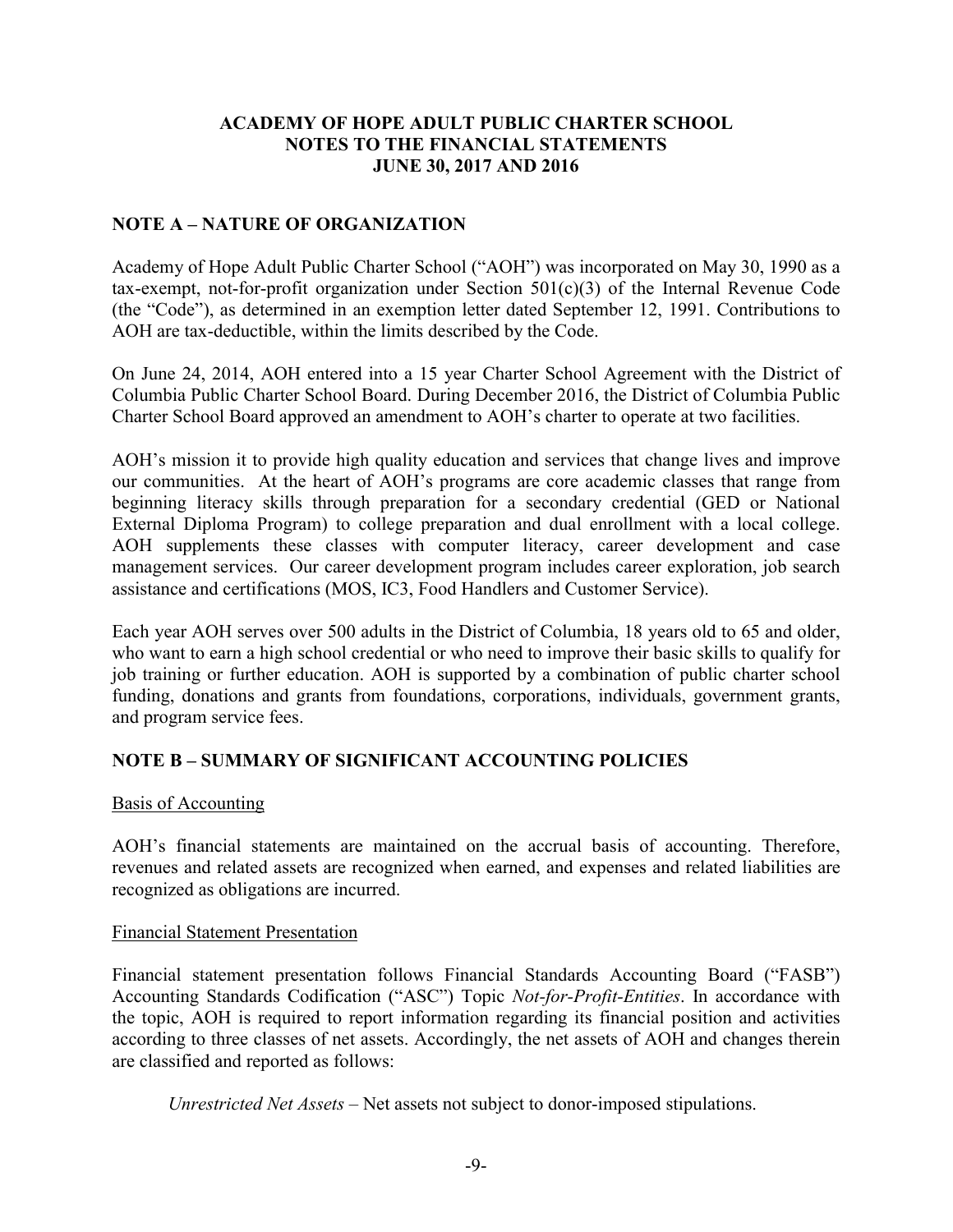### **NOTE B – SUMMARY OF SIGNIFICANT ACCOUNTING POLICIES** - continued

#### Financial Statement Presentation - continued

*Temporarily Restricted Net Assets* – Net assets subject to donor-imposed stipulations that may or will be met by either actions of AOH and/or the passage of time. When a restriction expires, temporarily restricted net assets are reclassified to unrestricted net assets and are reported in the statements of activities as net assets released from restrictions.

*Permanently Restricted Net Assets* - Net assets subject to donor-imposed stipulations that they be maintained permanently by AOH. There were no permanently restricted net assets as of June 30, 2017 and 2016.

#### Cash and Cash Equivalents

For purposes of the statement of cash flows, AOH considers all highly liquid funds, including money market accounts purchased with original maturities of three months or less, to be cash equivalents.

#### Accounts and Grants Receivable

Accounts and grants receivable are stated at the amount management expects to collect from balances outstanding at year end. Annually, management determines if an allowance for doubtful accounts or grants is necessary based upon review of outstanding receivables, historical collection of information and existing economic conditions. As of June 30, 2017 and 2016, management believes all accounts and grants receivable are collectible, therefore no allowance for doubtful accounts or grants has been established.

#### Property and Equipment

Property and equipment valued in excess of \$1,000 are capitalized and recorded at cost, if purchased, and estimated fair value, if donated. Depreciation is computed using the straight-line method over the estimated useful lives of the assets, which ranges from 2 to 39 years. When assets are sold or otherwise disposed of, the asset and related accumulated depreciation and amortization are removed from the accounts, and any remaining gain or loss is included in operations. Leasehold improvements are amortized over the lesser of their useful life or the lease term. Repairs and maintenance are charged to expense when incurred.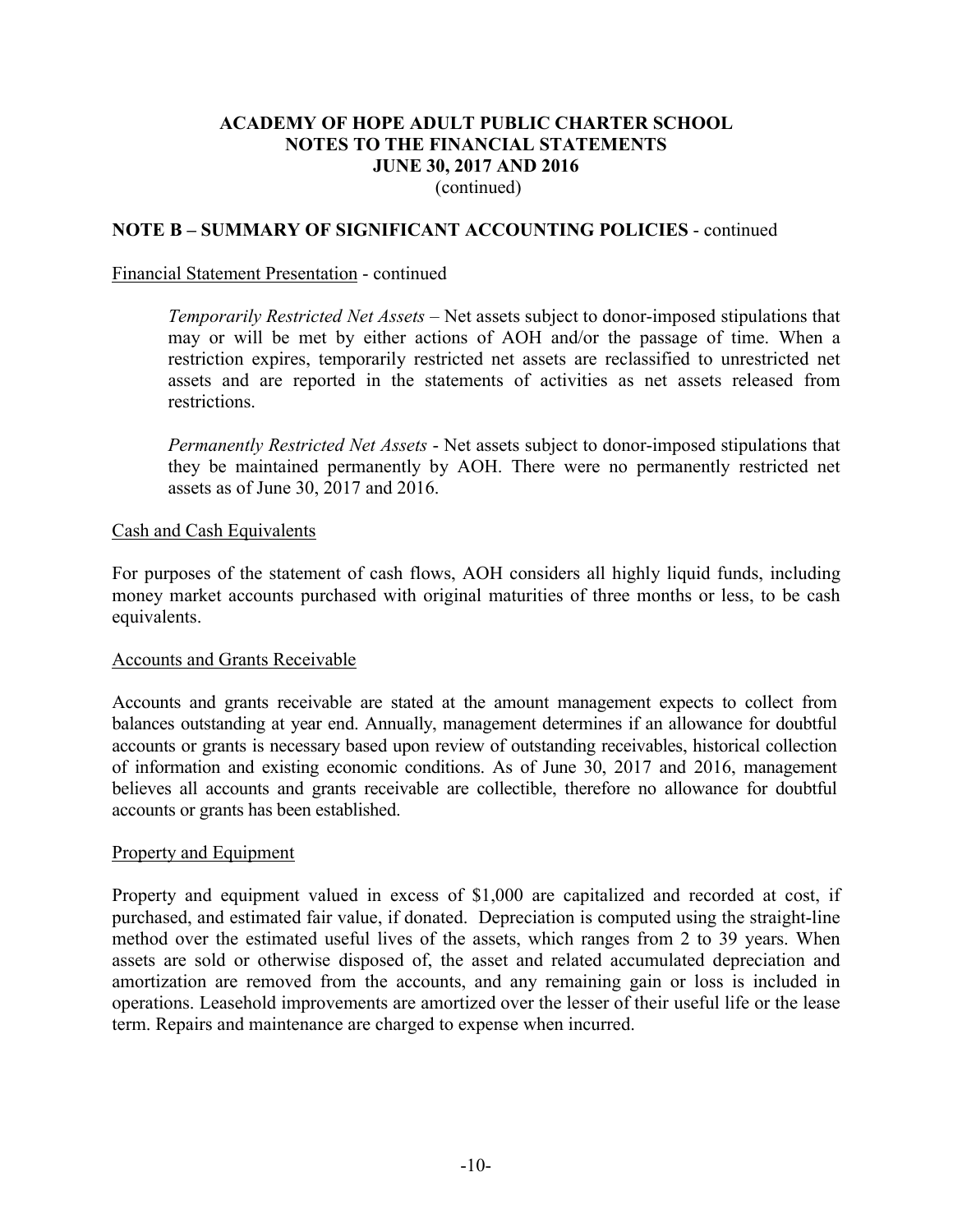### **NOTE B – SUMMARY OF SIGNIFICANT ACCOUNTING POLICIES** - continued

#### Debt Issuance Costs

Costs incurred in securing debt have been capitalized and are reported in the statements of financial position as a direct reduction from the related debt liability. These costs are amortized over the remaining period of debt as interest expense, which approximates the effective interest method.

#### Revenue Recognition

Contributions received are recorded as increases in unrestricted, temporarily restricted or permanently restricted net assets, depending on the existence and/or nature of any donor restrictions. When a restriction expires (that is, when a stipulated time restriction ends or the purpose of the restriction is accomplished), temporarily restricted net assets are reclassified to unrestricted net assets and reported in the statement of activities as net assets released from restrictions.

AOH receives a student allocation on a per-pupil basis from the District of Columbia to cover the cost of academic expenses. Per pupil appropriated revenue is recognized during the period for which the associated education services are provided. Per pupil appropriations includes \$21,843 and \$49,127 for special education enhancements for the years ended June 30, 2017and 2016, respectively.

Government grants are recognized during the period in which the work is performed. Accordingly, grant funds received in the current fiscal year, for work to be performed in the next fiscal year are recorded as deferred revenue.

#### In-kind Contributions

In-kind contributions are recorded at fair value of the services or items received. AOH recognizes in-kind contributions that create or enhance non-financial assets or require specialized skills and are provided by individuals who possess those skills, and would typically need to be purchased if not provided by donation.

#### Functional Allocation of Expenses

The costs of providing AOH's various programs and supporting services have been summarized on a functional basis in the accompanying statement of activities. Accordingly, certain costs have been allocated among the programs, fundraising and supporting services benefited.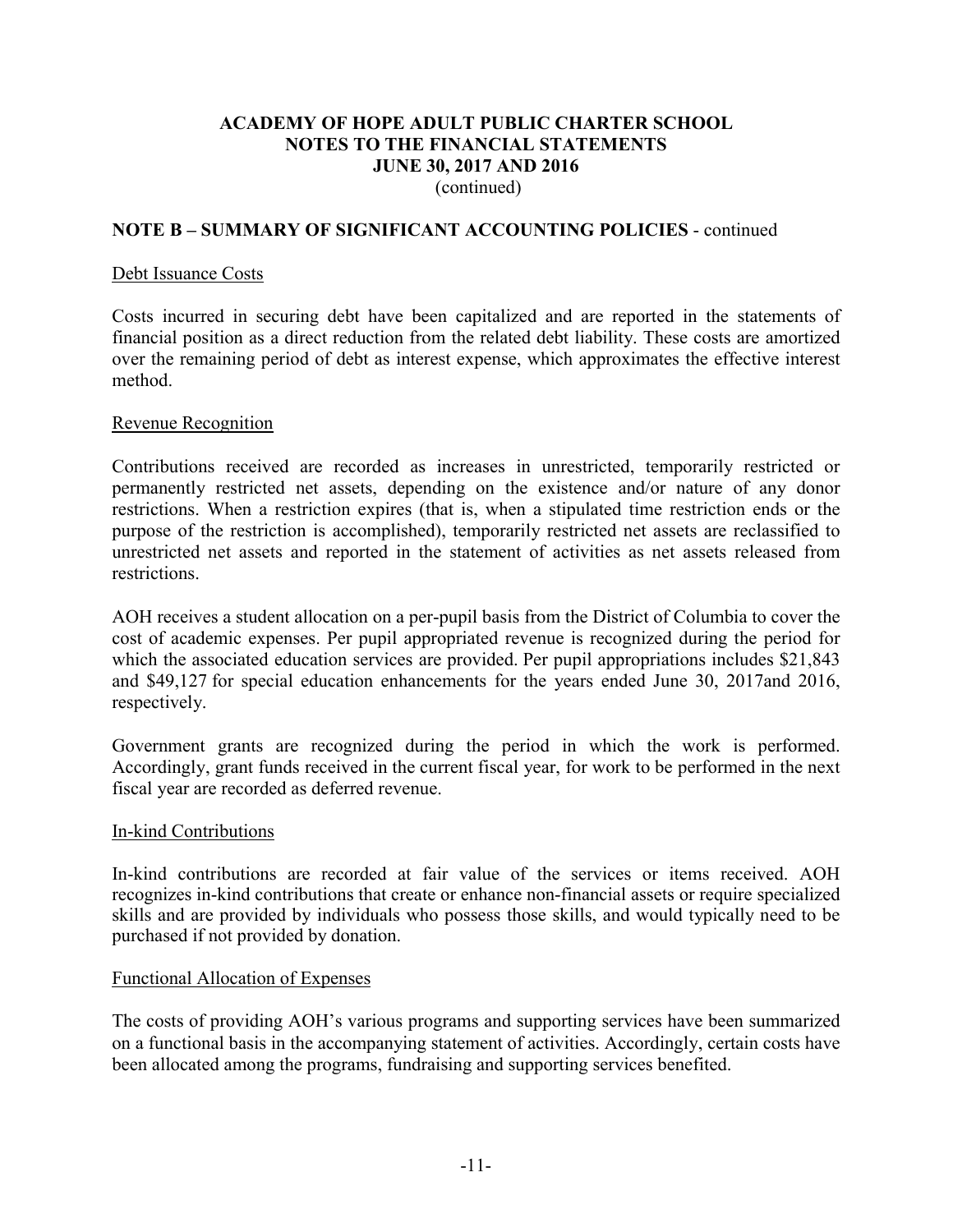### **NOTE B – SUMMARY OF SIGNIFICANT ACCOUNTING POLICIES** - continued

### Use of Estimates

The preparation of financial statements in conformity with accounting principles generally accepted in the United States of America requires management to make certain estimates and assumptions. These estimates affect the reported amounts of assets and liabilities, the disclosure of contingent assets and liabilities at the date of the financial statements, and the reported amounts of revenue and expenses during the reporting period. Actual results could differ from these estimates.

#### **Reclassifications**

Certain amounts for the year ended June 30, 2016 have been reclassified to conform to the current year presentation. The reclassification had no effect on the previously reported net assets or change in net assets.

### **NOTE C – INCOME TAX**

AOH is a 501(c)(3) tax-exempt organization under Section 501(a) of the Internal Revenue Code. AOH is, however, subject to tax on business income unrelated to its exempt purpose. AOH is also exempt from the District of Columbia sales and property taxes. AOH files information returns as required.

AOH believes that it has appropriate support for any tax positions taken, and as such, does not have any uncertain tax positions that are material to the financial statements or that would have an effect on its tax-exempt status. There are no unrecognized tax benefits or liabilities that need to be recorded.

AOH's information returns are subject to examination by the Internal Revenue Service ("IRS") for a period of three years from the date they were filed, except under certain circumstances. The Form 990 information returns for the years 2013 through 2015 are open for a tax examination by the IRS, although no request has been made as of the date of these financial statements.

### **NOTE D – PROPERTY AND EQUIPMENT**

Construction in progress included renovation, construction, and building improvements projects as of June 30, 2017. Amortization expense and accumulated amortization on capital lease equipment totaled \$5,855 and \$9,361 as of June 30, 2017 respectively, and \$8,488 and \$11,487 as of June 30, 2016, respectively.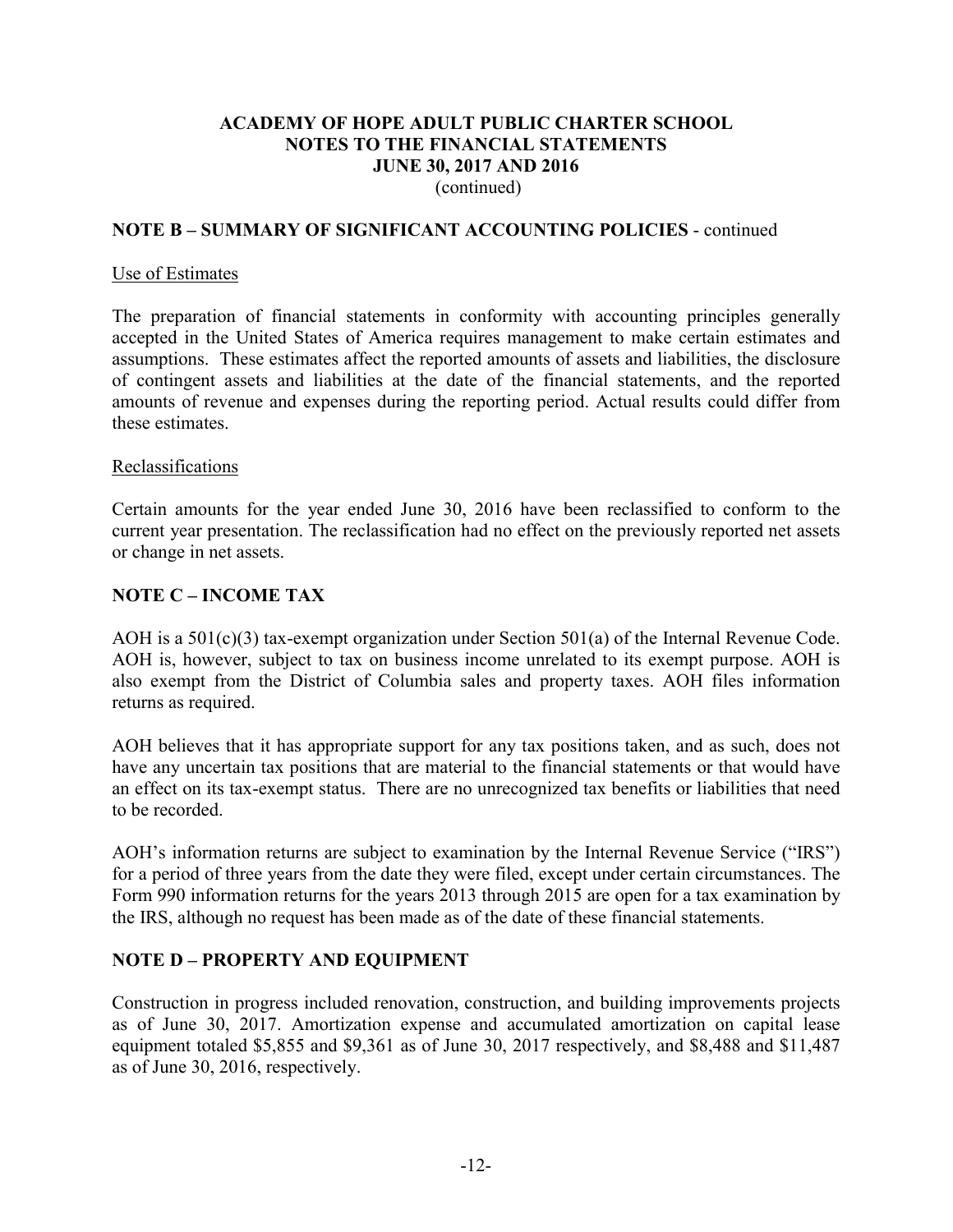### **NOTE D – PROPERTY AND EQUIPMENT** - continued

Depreciation and amortization expense of other property and equipment for the years ended June 30, 2017 and 2016 totaled \$277,522 and \$197,870, respectively.

Property and equipment consists of the following as of June 30, 2017 and 2016:

|                                | 2017            | 2016           |
|--------------------------------|-----------------|----------------|
|                                |                 |                |
| Land                           | 1,660,000<br>\$ | 1,660,000<br>S |
| <b>Building</b>                | 3,326,511       | 2,940,000      |
| Construction in progress       |                 | 273,926        |
| Furniture and equipment        | 557,844         | 612,620        |
| Leasehold improvements         | 188,481         | 348,892        |
| Leased equipment               | 33,024          | 42,441         |
| Vehicle                        | 2,000           | 2,000          |
|                                | 5,767,860       | 5,879,879      |
| Less: accumulated depreciation |                 |                |
| and amortization               | (563, 782)      | (700,091)      |
| Property and Equipment, Net    | 5,204,078       | 5,179,788      |

### **NOTE E – CAPITAL LEASES**

AOH leases two copiers under capital lease agreements signed in September 2016, and September 2014, respectively. The lease agreements expire in September 2020 and September 2021, respectively. Both leased assets are capitalized at a combined cost of \$33,024. Capital lease obligations totaled \$24,455 and \$31,890, as of June 30, 2017 and 2016, respectively.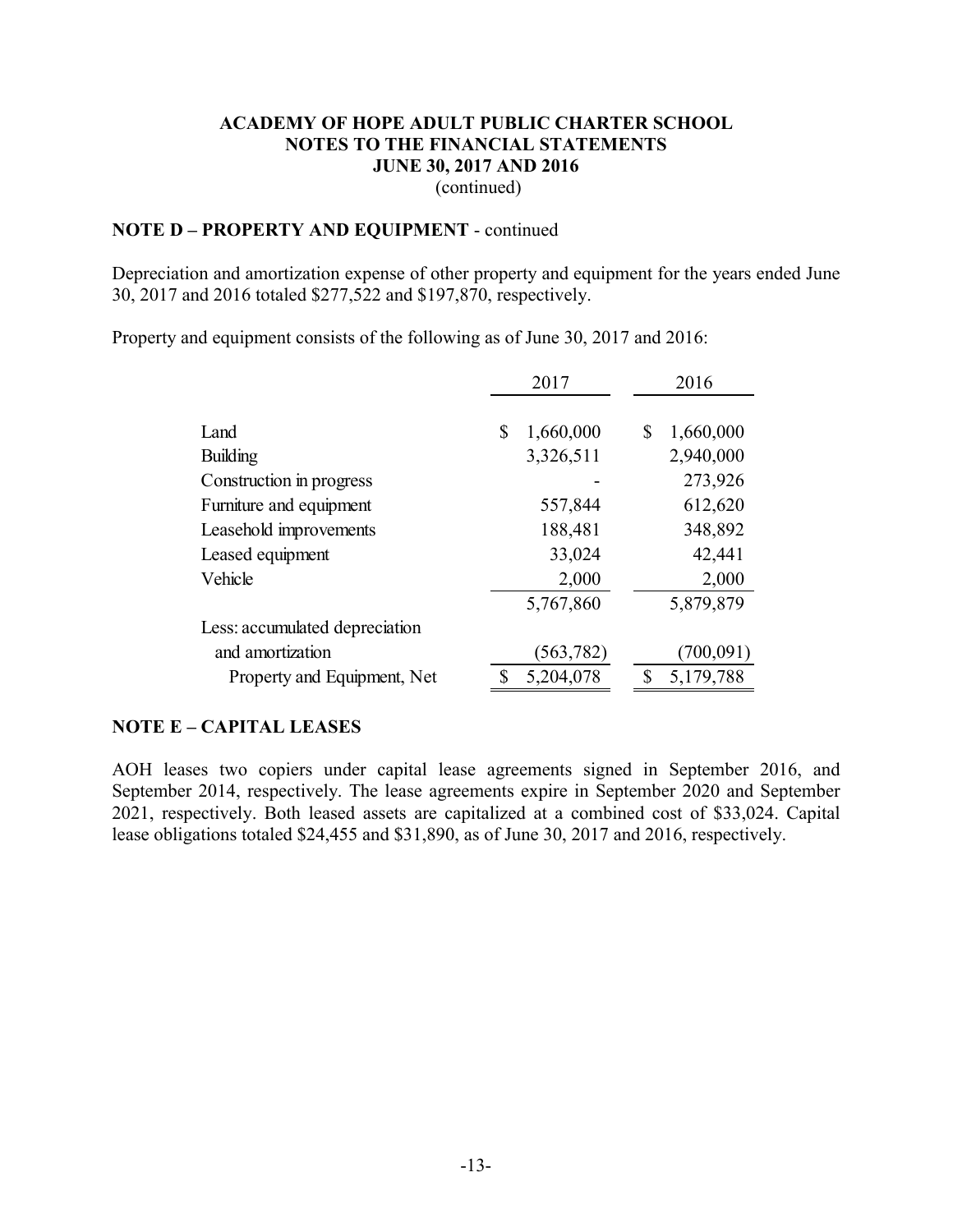#### **NOTE E – CAPITAL LEASES** - continued

Minimum future lease payments under capital leases are due as follows for the years ending June 30:

| 2018                                        | \$<br>8,250 |
|---------------------------------------------|-------------|
| 2019                                        | 8,250       |
| 2020                                        | 6,265       |
| 2021                                        | 2,824       |
| 2022                                        | 997         |
| Net minimum lease payments                  | 26,586      |
| Amount representing interest                | (2, 131)    |
| Present Value of Net Minimum Lease Payments | 24,455      |

#### **NOTE F – NOTE PAYABLE AND LINES OF CREDIT**

#### Term Note

In April 2016, AOH obtained a \$4,140,000 term note from PNC Bank (the "Bank") to acquire property. The note is secured by AOH's personal property. The note will initially bear interest at the Bank's prime from April 15, 2016 through January 1, 2017. As of June 30, 2016, the Bank's prime rate was 3.50% per annum. During this period, interest only shall be due and payable monthly. On January 1, 2017, AOH entered into an agreement to convert the note to a fixed interest rate, and shall bear interest at a rate per annum equal to the rate as then offered by the Bank. The effective interest rate for the period of January 1, 2017 through July 31, 2017 was 1.812% per annum, in accordance with the terms of the agreement. Commencing on August 1,  $2017$ , and continuing on the  $1<sup>*</sup>$  day of each month thereafter, principal and interest, at a fixed rate of 3.81% per annum, shall be payable in equal monthly installments in an amount sufficient to amortize the outstanding principal over a 25 year term. The note is scheduled to mature April 15, 2021, with a balloon payment of \$3,661,972 due at maturity. The outstanding balance on the note totaled \$4,066,968 and \$4,133,157, respectively as of June 30, 2017 and 2016.

Debt covenants contain certain restrictive, financial, and non financial covenants. In the opinion of management, AOH has complied with the required covenants.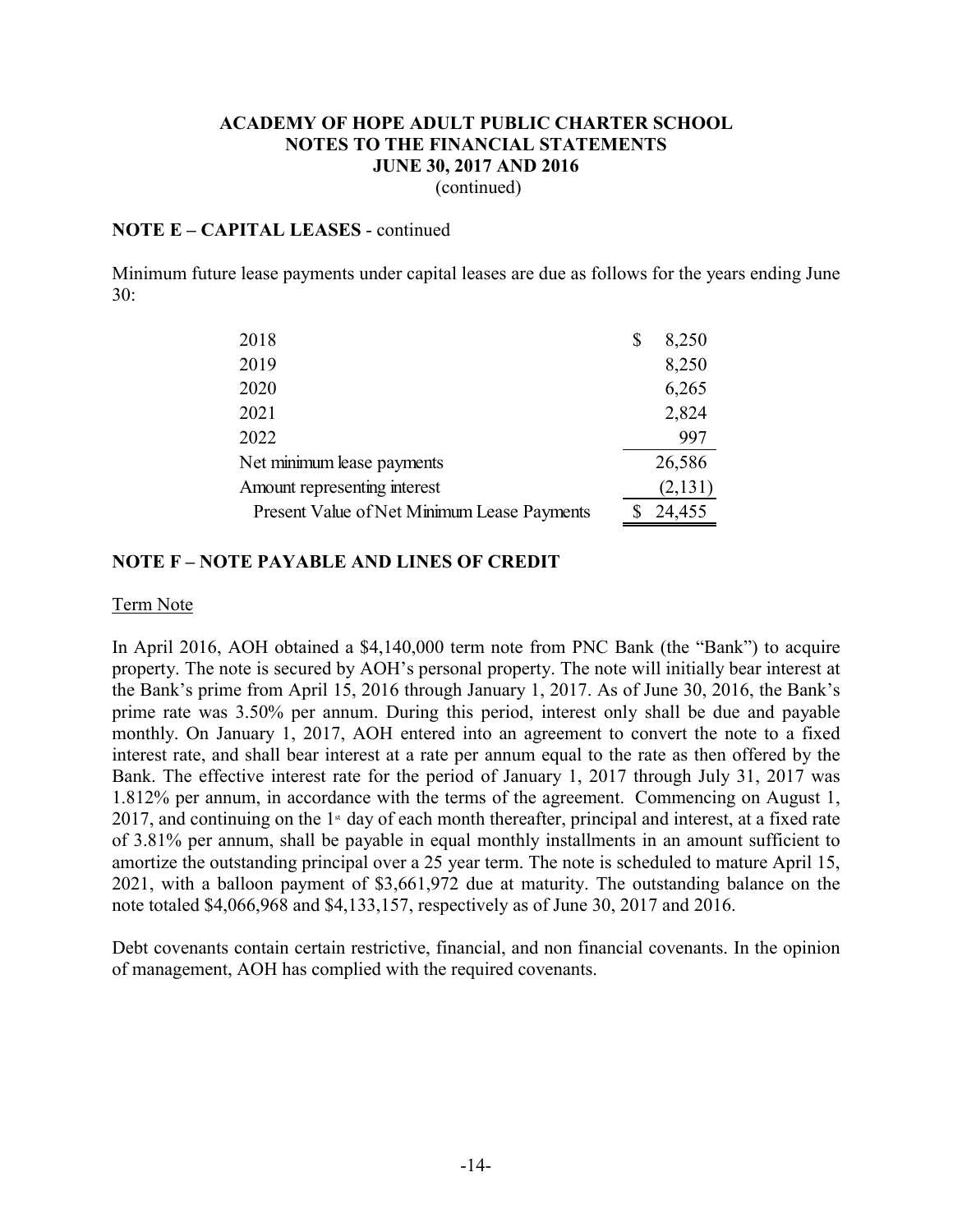### **NOTE F – NOTE PAYABLE AND LINES OF CREDIT** – continued

Long-term debt as of June 30, consisted of the following:

|                                   | 2017      | 2016        |
|-----------------------------------|-----------|-------------|
| Note payable                      | 4,066,968 | \$4,133,157 |
| Less: debt issuance costs, net of |           |             |
| accumulated amortization          | (87,100)  | (113,900)   |
| Note Payable, Net                 | 3,979,868 | 4,019,257   |

In prior years AOH reported debt issuance costs as a deferred charge in the statement of financial position and amortization of such costs in the statement of activities as depreciation and amortization. To comply with the new GAAP presentation requirements, in 2017 AOH began reporting such costs as a direct deduction from the carrying amount of the related debt and reclassified prior year amounts, resulting in a reduction of total June 30, 2016 assets by \$113,900. The change did not affect net assets.

Similarly, AOH now reports amortization of debt issuance costs as interest expense and reclassified 2016 amounts accordingly. As a result, reported interest expense in 2016 was increased (and depreciation and amortization decreased) by \$957, with no effect on the change in net assets. The amortization of debt issuance costs as interest expense for the year ended June 30, 2017, was \$26,800.

Debt issuance costs and accumulated amortization are as follows s of June 30:

|                               | 2017 |           | 2016    |
|-------------------------------|------|-----------|---------|
|                               |      |           |         |
| Debt issuance costs           |      | 114,857   | 114,857 |
| Less accumulated amortization |      | (27, 757) |         |
| Debt Issuance Costs, Net      |      | 87.100    | 113,900 |

Interest of \$145,704 and \$33,765 was expensed for the years ended June 30, 2017 and 2016, respectively.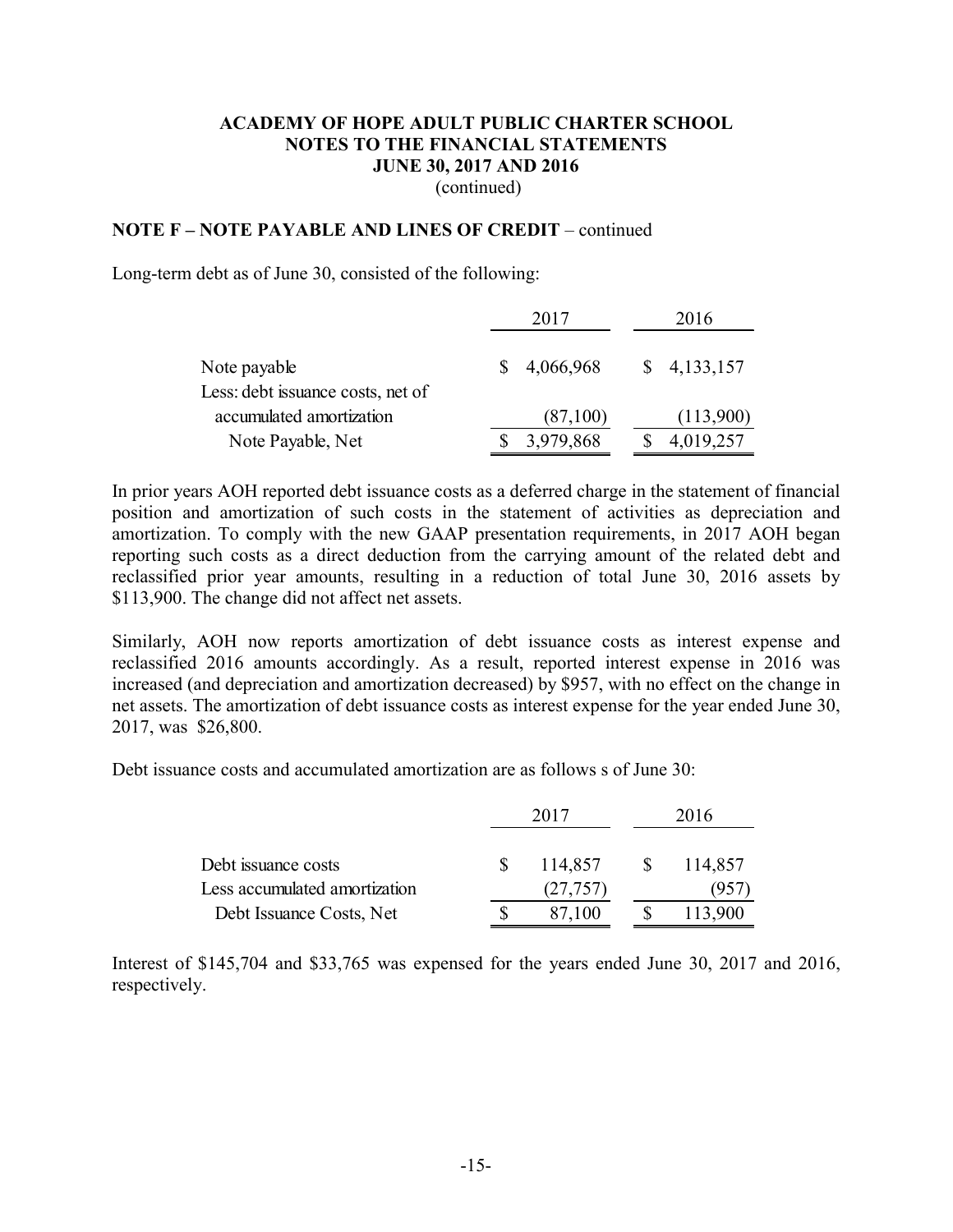### **NOTE F – NOTE PAYABLE AND LINES OF CREDIT** – continued

Future principal payments on the note are due as follows for the years ending June 30:

| 2018  | S | 104,430   |
|-------|---|-----------|
| 2019  |   | 105,673   |
| 2020  |   | 109,423   |
| 2021  |   | 3,747,442 |
| Total |   | 4,066,968 |

#### Lines of Credit

As part of the term note above, AOH obtained a \$500,000 committed revolving line of credit from the Bank to be used for AOH's property renovations on the building located at  $2315\,18^{th}$ Place NE, Washington, DC. The line of credit expires July 14, 2018, and accrues interest at the Bank's prime rate per annum, which was 4.25% and 3.50% per annum as of June 30, 2017 and 2016, respectively. Principal and interest payments are due quarterly. The outstanding balance on the line of credit was \$132,495 and \$174,663, respectively as of June 30, 2017 and 2016.

AOH also has an additional \$200,000 line of credit with the Bank that expires in September 2018, and bears interest at a rate of 5.25% per annum.

AOH has a \$350,000 unsecured line of credit with Capital One Bank with an annual interest rate of prime plus 1.8% per annum, which was 6.05% and 5.30% as of June 30, 2017 and 2016, respectively. The line of credit expires in April 2018. There were no outstanding balances on both lines of credit as of June 30, 2017 and 2016, respectively.

### **NOTE G – IN-KIND CONTRIBUTIONS**

Individuals and other groups contribute substantial amounts of materials and services to support the mission of AOH. To the extent that contributions of materials made are objectively measurable and represent program or support expenditures that would otherwise be incurred by AOH, they would be reflected in both public support and program expense in the accompanying financial statements. With respect to donated services and materials, AOH recorded contributions and corresponding expenses for the fair value totaling \$0 and \$2,000, respectively for the years ended June 30, 2017 and 2016.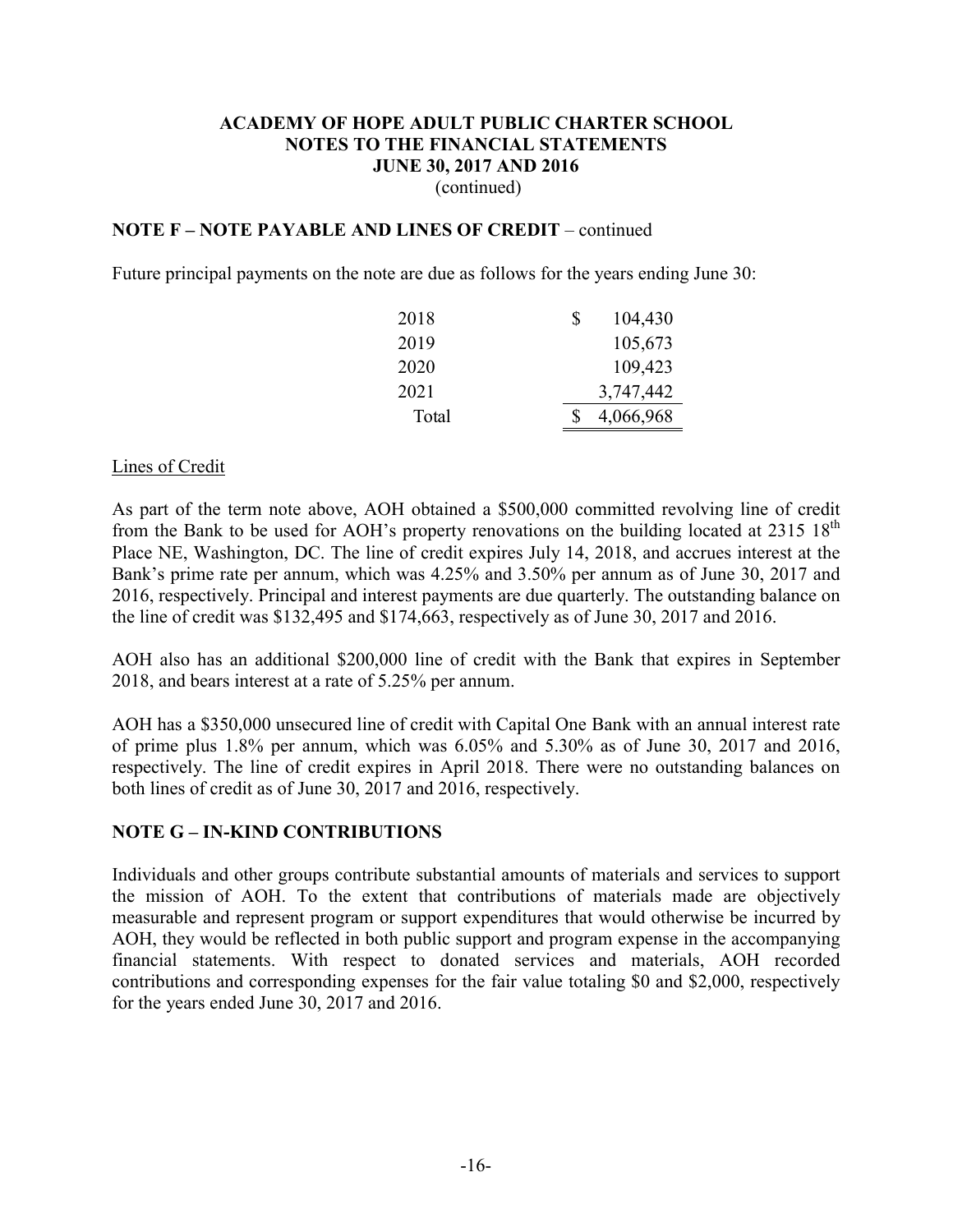### **NOTE H – CONCENTRATIONS OF RISK**

AOH is dependent on per-pupil funding from the District of Columbia Public School system as authorized by the District of Columbia Public Charter School Board. For the years ended June 30, 2017 and 2016, 76% and 79% respectively, of total revenue and support was provided by per-pupil funding. Reduction of this source of support would have a significant impact on AOH's programs and activities.

AOH maintains cash balances at financial institutions deemed to be creditworthy. Balances are insured by the Federal Deposit Insurance Corporation ("FDIC") up to \$250,000, per financial institution. Cash balances, may at times exceed the FDIC limit; however, AOH believes it is not exposed to any significant credit risk on cash or cash equivalents.

#### **NOTE I – OPERATING LEASES**

AOH subleased office space from an unrelated private party located at 601 Edgewood Street, NE in Washington, DC under an operating sublease agreement that commenced on December 15, 2006 and expired in July 2016. Monthly rental payments under this sublease were \$5,837. AOH also had an additional 1,926 square feet located at 635 Edgewood Street, NE in Washington, DC under the above sublease agreement. Both sublease agreements were not renewed following purchase of the building that AOH currently operates.

AOH also subleases office space from an unrelated private party located at 421 Alabama Avenue, SE in Washington, DC. The sublease agreement commenced on August 8, 2015, and expires on July 1, 2018. Monthly rental payments under this sublease were \$18,462 through August 2017, and were increased to \$19,016 beginning September 1, 2017 to the remainder of the lease term. Future minimum lease payments for the year ending June 30, 2018 under this sublease total \$227,089.

Total rent expense for the years ended June 30, 2017 and 2016 totaled \$286,644 and \$386,208, respectively.

AOH subleases office space to an unrelated private party under an agreement that commenced on February 9, 2017, and expires February 7, 2019. Monthly payments under the agreement are \$2,260 until January 2018, and \$2,297 for the remainder of the lease term.

Future minimum rental receipts are as follows for years ending June 30:

| 2018  | <b>S</b> | 27,305 |
|-------|----------|--------|
| 2019  |          | 16,079 |
| Total | S        | 43,384 |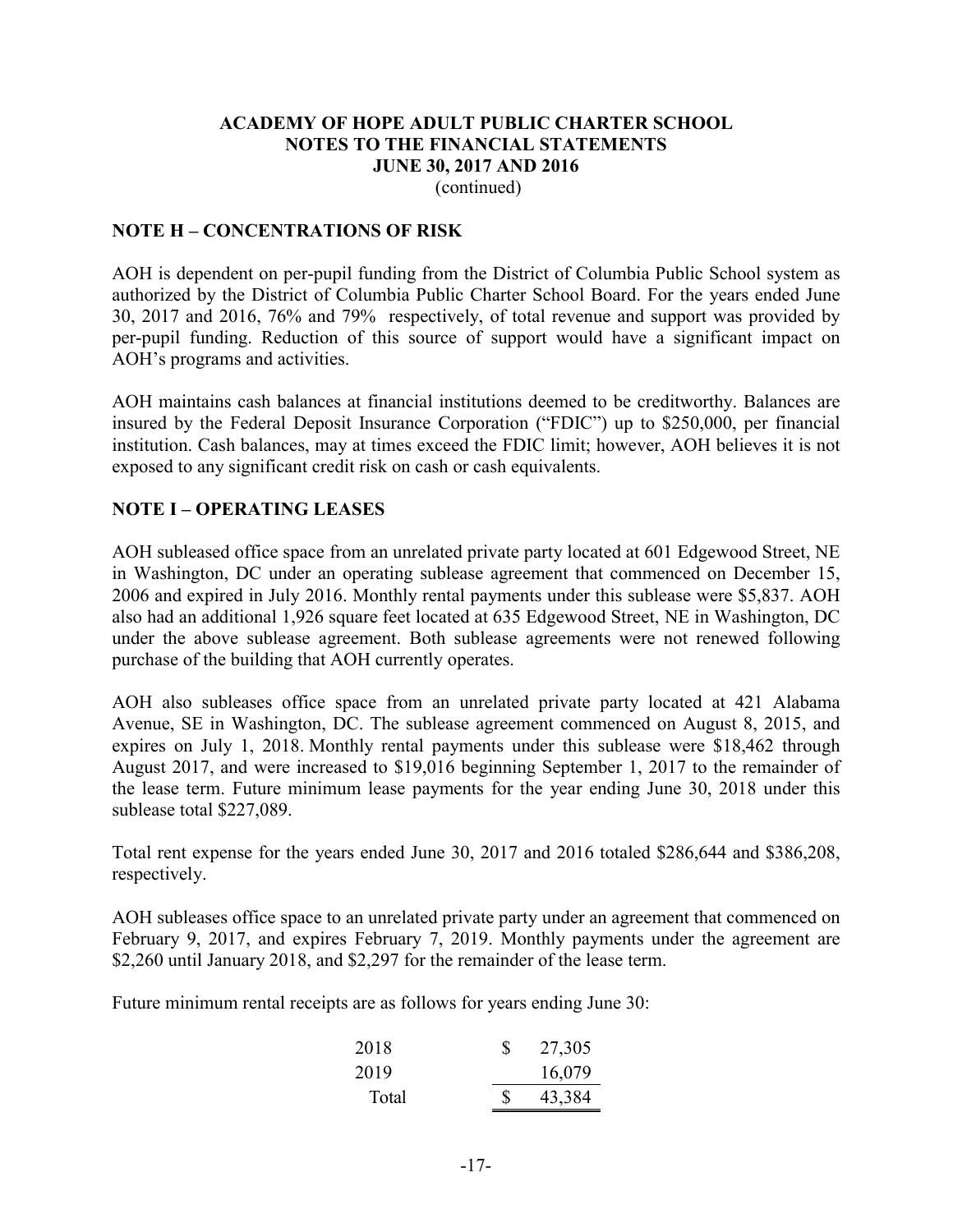#### **NOTE J – TEMPORARILY RESTRICTED NET ASSETS**

Temporarily restricted net assets at June 30, 2017 and 2016, were restricted for the following purposes:

|                        | 2017         |    | 2016   |  |
|------------------------|--------------|----|--------|--|
| Policy and advocacy    | \$<br>40,000 | \$ |        |  |
| Student transportation | 1,500        |    |        |  |
| Building improvements  | 50,000       |    |        |  |
| Career support         | 30,000       |    | 30,000 |  |
| Time restricted        | 100,000      |    | 51,000 |  |
| Total                  | 221,500      |    | 81,000 |  |

### **NOTE K – RETIREMENT PLAN**

AOH established a 403(b) defined contribution retirement plan for the benefit of its eligible employees. AOH makes a discretionary matching contribution to the plan each year. AOH contributed \$35,850 and \$22,047, respectively for the years ended June 30, 2017 and 2016, respectively.

### **NOTE L** – **SUBSEQUENT EVENTS**

In preparing these financial statements, AOH's management has evaluated events and transactions for potential recognition or disclosure through November 18, 2017, which is the date the financial statements were available to be issued. There were no additional events or transactions that were discovered during the evaluation of subsequent events that required recognition or additional disclosure.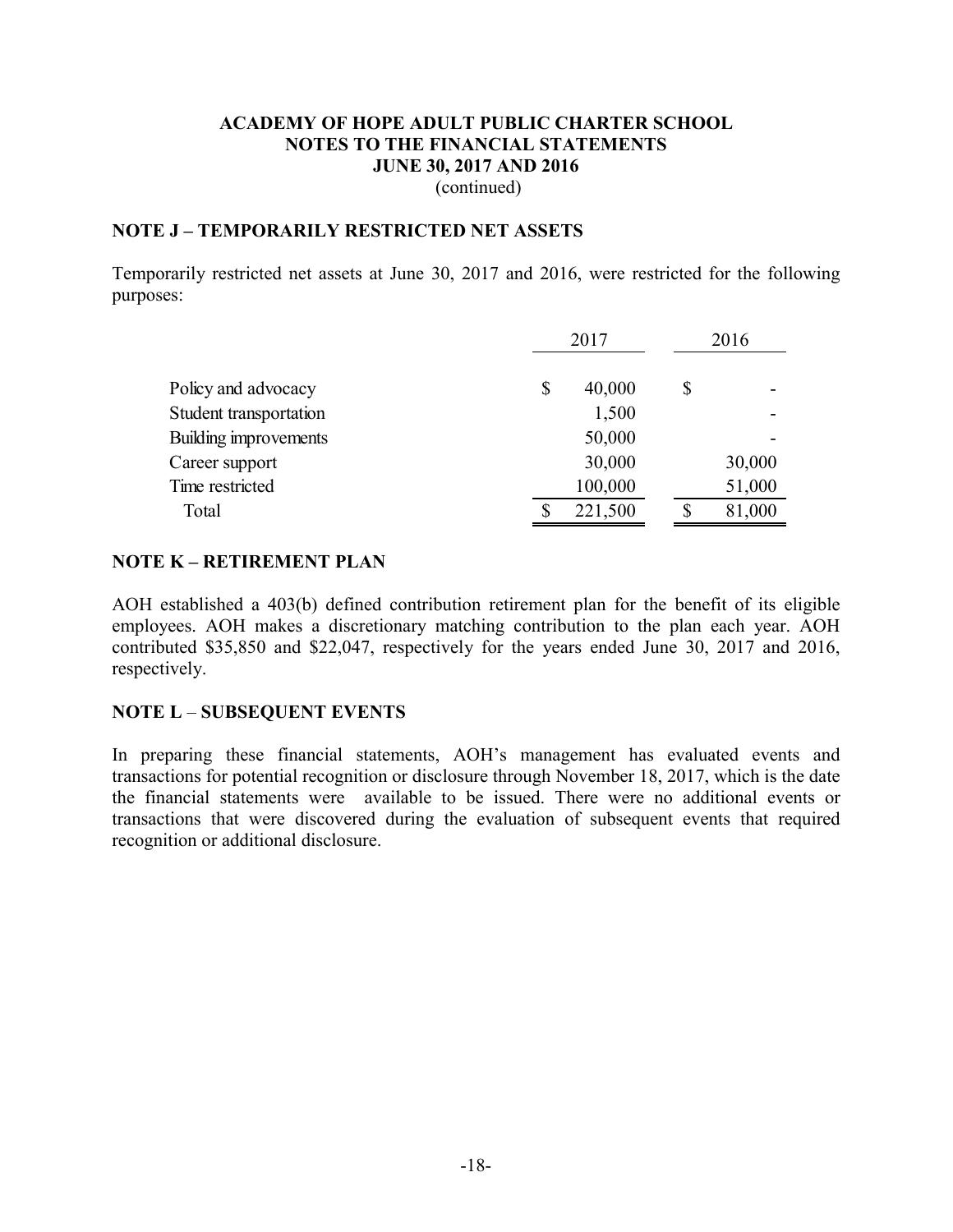

## **Independent Auditor's Report on Internal Control over Financial Reporting and on Compliance and Other Matters Based on an Audit of Financial Statements Performed in Accordance With** *Government Auditing Standards*

To the Board of Trustees Academy of Hope Adult Public Charter School Washington, DC

We have audited, in accordance with the auditing standards generally accepted in the United States of America and the standards applicable to financial audits contained in *Government Auditing Standards* issued by the Comptroller General of the United States, the financial statements of Academy of Hope Adult Public Charter School ("AOH"), a nonprofit organization, which comprise the statement of financial position as of June 30, 2017, and the related statements of activities, functional expenses, and cash flows for the year then ended, and the related notes to the financial statements, and have issued our report thereon dated November 18, 2017.

### **Internal Control over Financial Reporting**

In planning and performing our audit of financial statements, we considered AOH's internal control over financial reporting (internal control) to determine the audit procedures that are appropriate in the circumstances for the purpose of expressing our opinion on the financial statements, but not for the purpose for expressing an opinion on the effectiveness of AOH's internal control. Accordingly, we do not express an opinion on the effectiveness of AOH's internal control.

A *deficiency in internal control* exists when the design or operation of a control does not allow management or employees, in the normal course of performing their assigned functions, to prevent, or detect and correct, misstatements on a timely basis. A *material weakness* is a deficiency, or a combination of deficiencies, in internal control such that there is a reasonable possibility that a material misstatement of the entity's financial statements will not be prevented, or detected and corrected on a timely basis. A s*ignificant deficiency* is a deficiency, or a combination of deficiencies, in internal control that is less severe than a material weakness, yet important enough to merit attention by those charged with governance.

Our consideration of internal control over financial reporting was for the limited purpose described in the first paragraph of this section and was not designed to identify all deficiencies in internal control over financial reporting that might be material weaknesses or significant deficiencies. Given these limitations, during our audit we did not identify any deficiencies in internal control that we consider to be material weaknesses. However, material weaknesses may exist that not been identified.